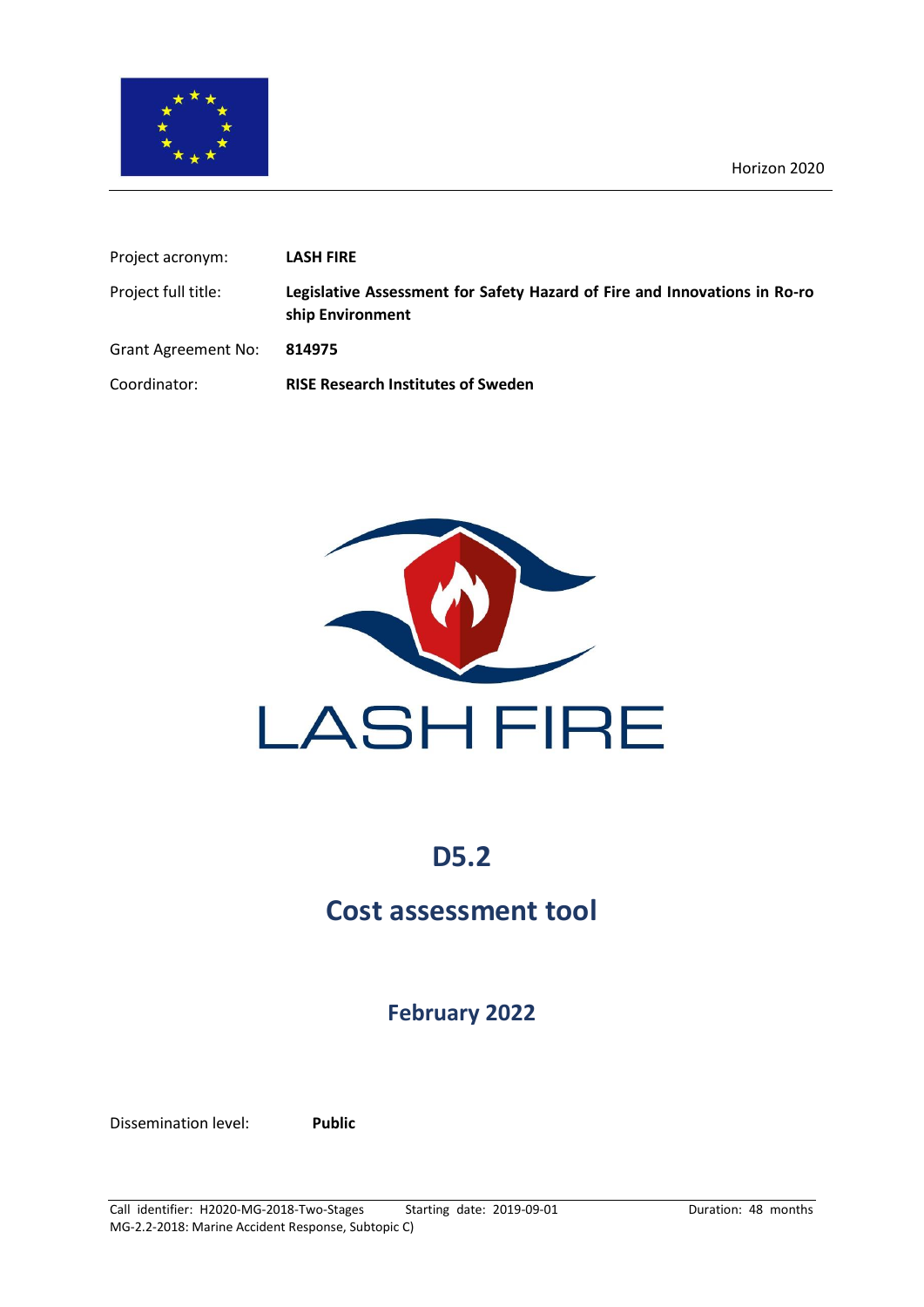

## <span id="page-1-0"></span>Abstract

Alongside the evaluation of technical and operational solutions developed in the project, the economic feasibility of the solutions needs to be evaluated throughout the entire life span. Therefore, the Life Cycle Cost (LCC) methodology has been adapted to assess the characteristics, the pros, and cons of each solution for generic ro-ro ship types. Furthermore, the LCC assessment is required as input to calculate the cost-effectiveness in Formal Safety Assessment (FSA). In this deliverable, the evaluation process of the calculations of their parameters and results becomes clear. The following deliverable, on the other hand, deals with the development of the calculation system itself.

In order to measure the economic feasibility of the solution, CMT developed a basic LCC tool and data collector to calculate the LCC of each solution. The tool was supplemented by the user guide. The tool and data collector also completed with the cost categories to guide the user to input the economic value.

Furthermore, the tool takes into account varying fuel prices in the future, as the life span can reach beyond ten or twenty years. Besides that, the users are able to know the impact of the solutions on the environment from the external cost value. The calculation of the external cost is extracted from the Life Cycle Assessment (LCA). To understand the impact of the world economy and legislation situation on the LCC, a sensitivity analysis was made available in the tool so the users can understand the impact on the cost if a different scenario might happen in the future.

In the last chapter, the users are able to know all the LCC tool's features and finds a detailed guideline to navigate and use the tool correctly.



*This project has received funding from the European Union's Horizon 2020 research and innovation programme under grant agreement No 814975*

*The information contained in this deliverable reflects only the view(s) of the author(s). The Agency (CINEA) is not responsible for any use that may be made of the information it contains.*

The information contained in this report is subject to change without notice and should not be construed as a commitment by any members of the LASH FIRE consortium. In the event of any software or algorithms being described in this report, the LASH FIRE consortium assumes no responsibility for the use or inability to use any of its software or algorithms. The information is provided without any warranty of any kind and the LASH FIRE consortium expressly disclaims all implied warranties, including but not limited to the implied warranties of merchantability and fitness for a particular use.

#### © COPYRIGHT 2019 The LASH FIRE Consortium

This document may not be copied, reproduced, or modified in whole or in part for any purpose without written permission from the LASH FIRE consortium. In addition, to such written permission to copy, acknowledgement of the authors of the document and all applicable portions of the copyright notice must be clearly referenced. All rights reserved.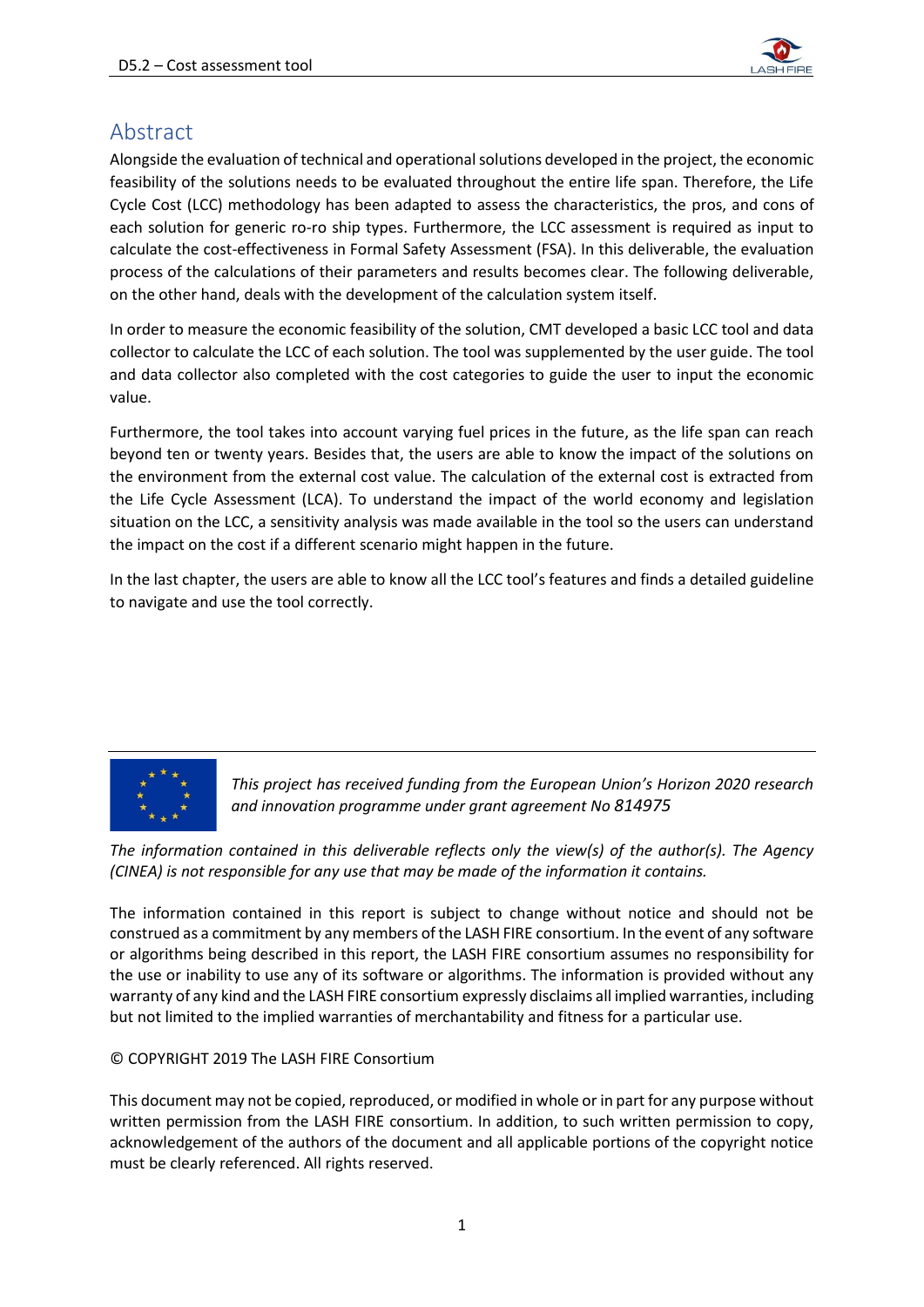

# Document data

| Document Title:      | D05.2 – Cost assessment tool                                         |  |                                     |  |  |  |  |
|----------------------|----------------------------------------------------------------------|--|-------------------------------------|--|--|--|--|
| Work Package:        | WP05 - Ship integration                                              |  |                                     |  |  |  |  |
| Related Task(s):     | T05.3                                                                |  |                                     |  |  |  |  |
| Dissemination level: | Public                                                               |  |                                     |  |  |  |  |
| Deliverable type     | OTHER, Cost assessment tool                                          |  |                                     |  |  |  |  |
| Lead beneficiary:    | 28 - CMT                                                             |  |                                     |  |  |  |  |
| Responsible author:  | Robert Julius Glade                                                  |  |                                     |  |  |  |  |
| Co-authors:          | Sri Lestari Maharani                                                 |  |                                     |  |  |  |  |
| Date of delivery:    | 2022-02-22                                                           |  |                                     |  |  |  |  |
| References:          | TEMP05.3, IR05.28, IR05.29, D5.2                                     |  |                                     |  |  |  |  |
| Approved by          | Vito Radolovic on<br>Benoît Loicq<br>on [2022-02-17]<br>[2022-02-04] |  | Maria Hjohlman on<br>$[2022-02-14]$ |  |  |  |  |

# Involved partners

| No. | Short<br>name | <b>Full name of Partner</b>     | Name and contact info of persons involved |
|-----|---------------|---------------------------------|-------------------------------------------|
|     |               |                                 |                                           |
| 28  | <b>CMT</b>    | Center of Maritime Technologies | <b>Robert Julius Glade</b>                |
|     |               | gGmbH                           | glade@cmt-net.org                         |
|     |               |                                 | Sri Lestari Maharani                      |
|     |               |                                 | maharani@cmt-net.org                      |

# Document history

| Version | Date       | Prepared by | Description              |
|---------|------------|-------------|--------------------------|
| 01      | 2021-02-28 | <b>CMT</b>  | Draft of structure       |
| 02      | 2022-02-04 | <b>CMT</b>  | Final version for review |
| 03      | 22-02-23   | <b>CMT</b>  | Final version            |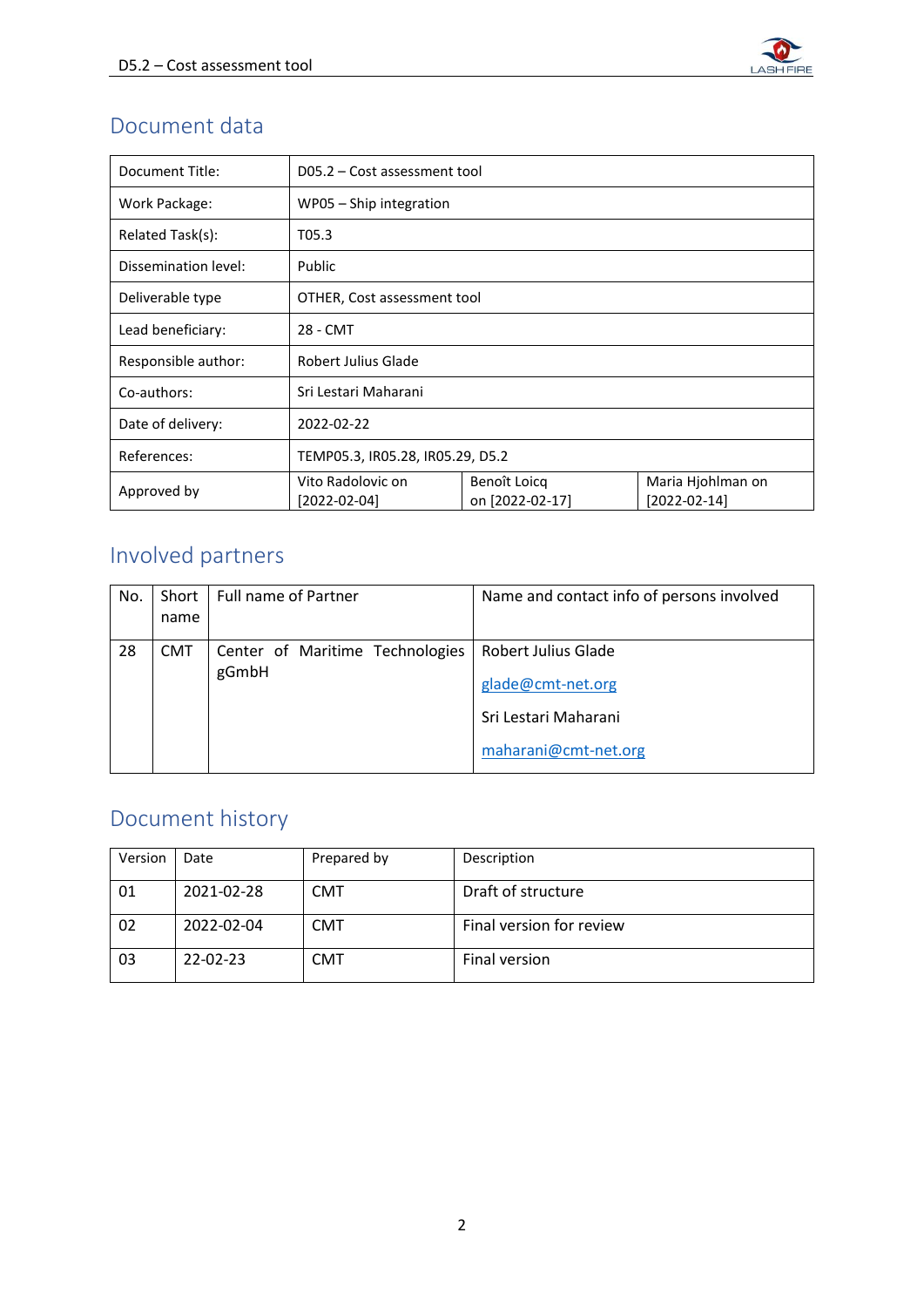

# Contents

| $\mathbf{1}$ |       |  |
|--------------|-------|--|
|              |       |  |
|              |       |  |
|              |       |  |
|              |       |  |
|              |       |  |
| 2            |       |  |
| 3            |       |  |
|              | 3.1   |  |
| 4            |       |  |
|              | 4.1   |  |
|              | 4.2   |  |
|              | 4.2.1 |  |
|              | 4.2.2 |  |
| 5            |       |  |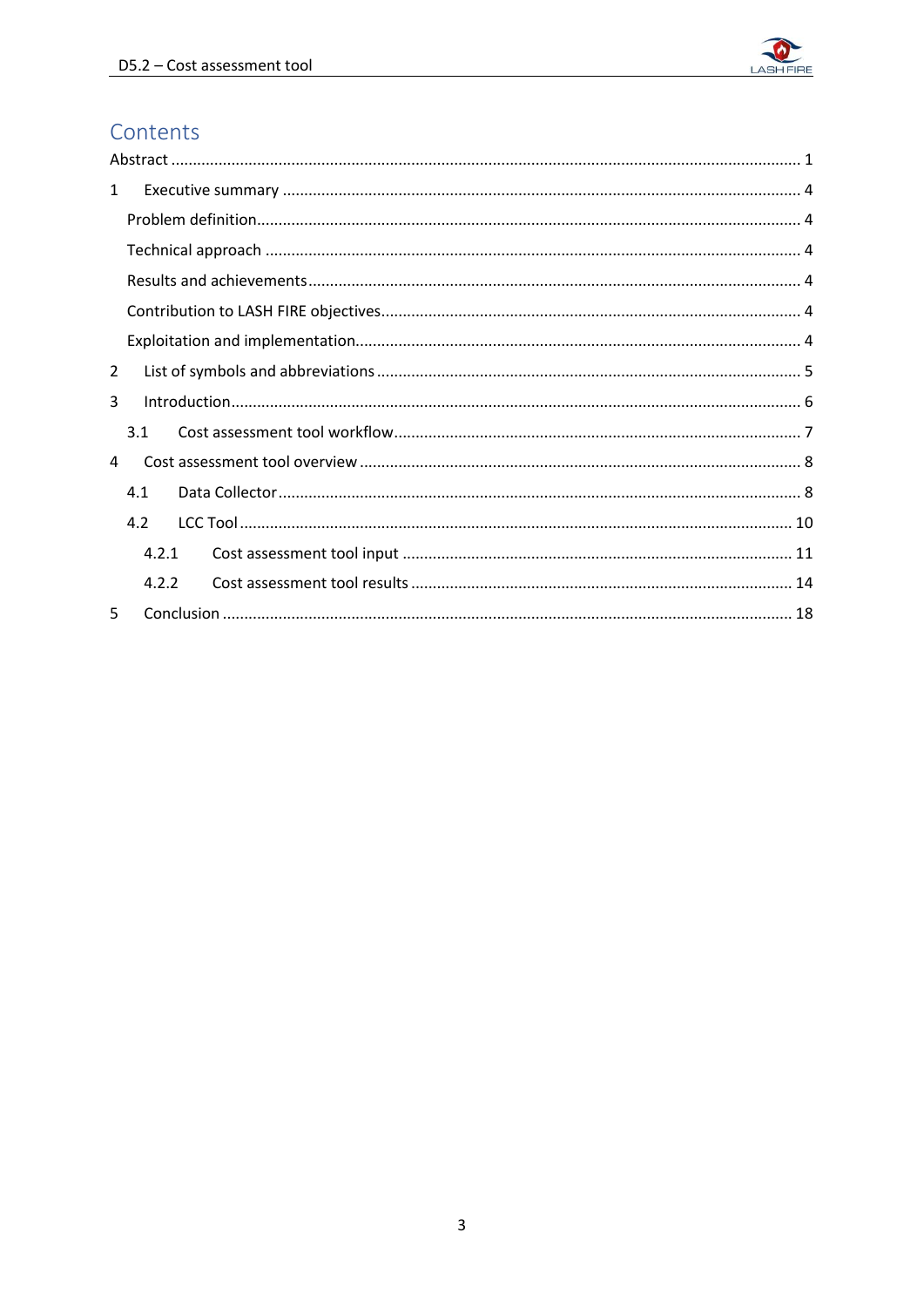

## <span id="page-4-0"></span>1 Executive summary

### <span id="page-4-1"></span>Problem definition

One of the objectives of LASH FIRE is to evaluate and demonstrate ship integration feasibility and the costs of developed operational and design risk control measures for all types of ro-ro ships and all types of ro-ro spaces. Therefore, an LCC tool was developed to assess the financial parameter and to allow for sensitivity analysis.

In this deliverable, the evaluation process of the calculations of their parameters and results becomes clear. The following deliverable, on the other hand, deals with the development of the calculation system itself.

### <span id="page-4-2"></span>Technical approach

The economic feasibility study of risk control measures will be conducted by LCC methodology where all related costs are included, from investment/production to operation/maintenance and until the end of the life span. The required input parameters and KPIs in the tool were identified from discussion between WP04 and WP05. WP04 focuses on the formal safety assessment, while WP05 works on the integration of the components into the vessel. The tool considers varying fuel prices in the future and the external costs that comes from environmental impact. The required data for the LCC will be collected from ship operators as well as from the Development and Demonstration WPs in the project via a data collector formulated according to the methodology. The tool will be used to calculate the LCC of the selected Risk Control Options (RCO), as input to the cost-effective assessment in the Formal Safety Assessment (FSA).

### <span id="page-4-3"></span>Results and achievements

As a result of the internal meeting with WP04 and WP05, the LCC modelling approach was defined, including general key performance indicators and four different scenarios. Moreover, several individual KPIs were identified, which will be applied in specific demo-cases only. From this input, a data collector and a LCC tool are ready to be used by ship operators and the Development and Demonstration (D&D) WPs in the project. The LCA results will be useful for them to understand the economic impact on the developed solutions and for cost-effective assessment.

### <span id="page-4-4"></span>Contribution to LASH FIRE objectives

This report will contribute to LASH FIRE objective 2: "LASH FIRE will evaluate and demonstrate ship integration feasibility and cost of developed operational and design risk control measures for all types of ro-ro ships and all types of ro-ro spaces", and LASH FIRE objective 3: "LASH FIRE will provide a technical basis for future revisions of regulations by assessing risk reduction and economic properties of solutions".

### <span id="page-4-5"></span>Exploitation and implementation

The experiences made within the LASH FIRE project is used in the LCC assessments. These are directly related to the FSA and may also be used as basis for FSAs in the future, beyond the project. In addition, the LCC tool can be used by the end-users, such as ship operators, suppliers, or shipyard, to assess the economic feasibility of the proposed solutions.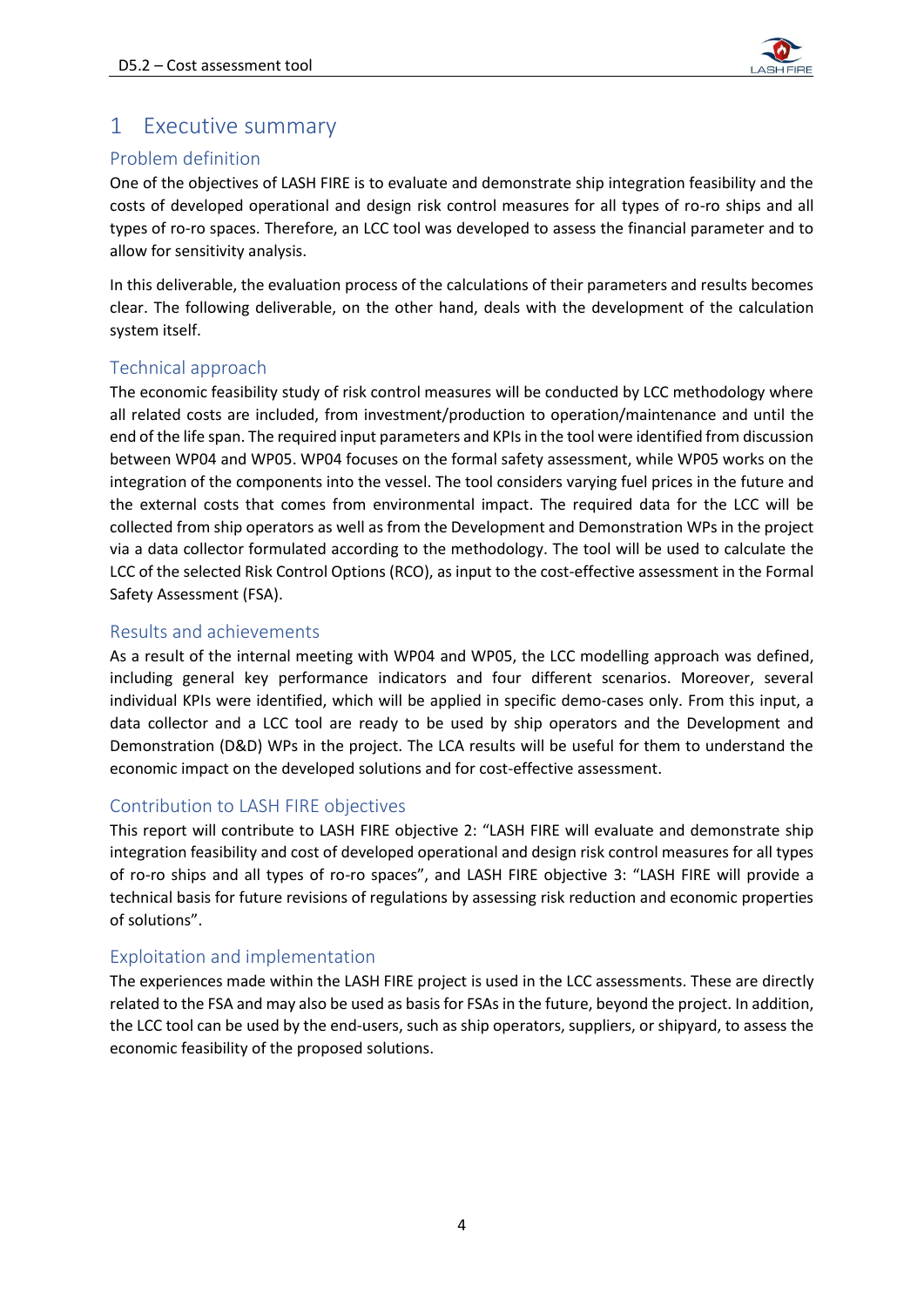

# <span id="page-5-0"></span>2 List of symbols and abbreviations

| <b>CEU</b>     | Car Equivalent Unit                                               |
|----------------|-------------------------------------------------------------------|
| <b>D&amp;D</b> | Development and Demonstration                                     |
| <b>FSA</b>     | <b>Formal Safety Assessment</b>                                   |
| GT             | <b>Gross Tonnage</b>                                              |
| <b>GWP</b>     | <b>Global Warming Potential</b>                                   |
| <b>HFO</b>     | Heavy Fuel Oil                                                    |
| <b>LCA</b>     | Life Cycle Assessment                                             |
| LCC            | Life Cycle Cost                                                   |
| <b>LCPA</b>    | Life Cycle Performance Assessment                                 |
| LM             | Lane-Meter/s (unit expressing ro-ro space capacity)               |
| LPP            | Length between perpendiculars                                     |
| <b>LSMGO</b>   | Low Sulphur Marine Gas Oil                                        |
| <b>MGO</b>     | Marine Gas Oil                                                    |
| KPI            | Key Performance Indicator                                         |
| <b>PAX</b>     | Passengers                                                        |
| <b>RCM</b>     | <b>Risk Control Measure</b>                                       |
| <b>RCO</b>     | Risk Control Option (one or several RCMs selected for assessment) |
| <b>ULSFO</b>   | Ultra Low Sulphur Oil                                             |
| <b>VLSFO</b>   | Very Low Sulphur Fuel Oil                                         |
| <b>WP</b>      | Work package                                                      |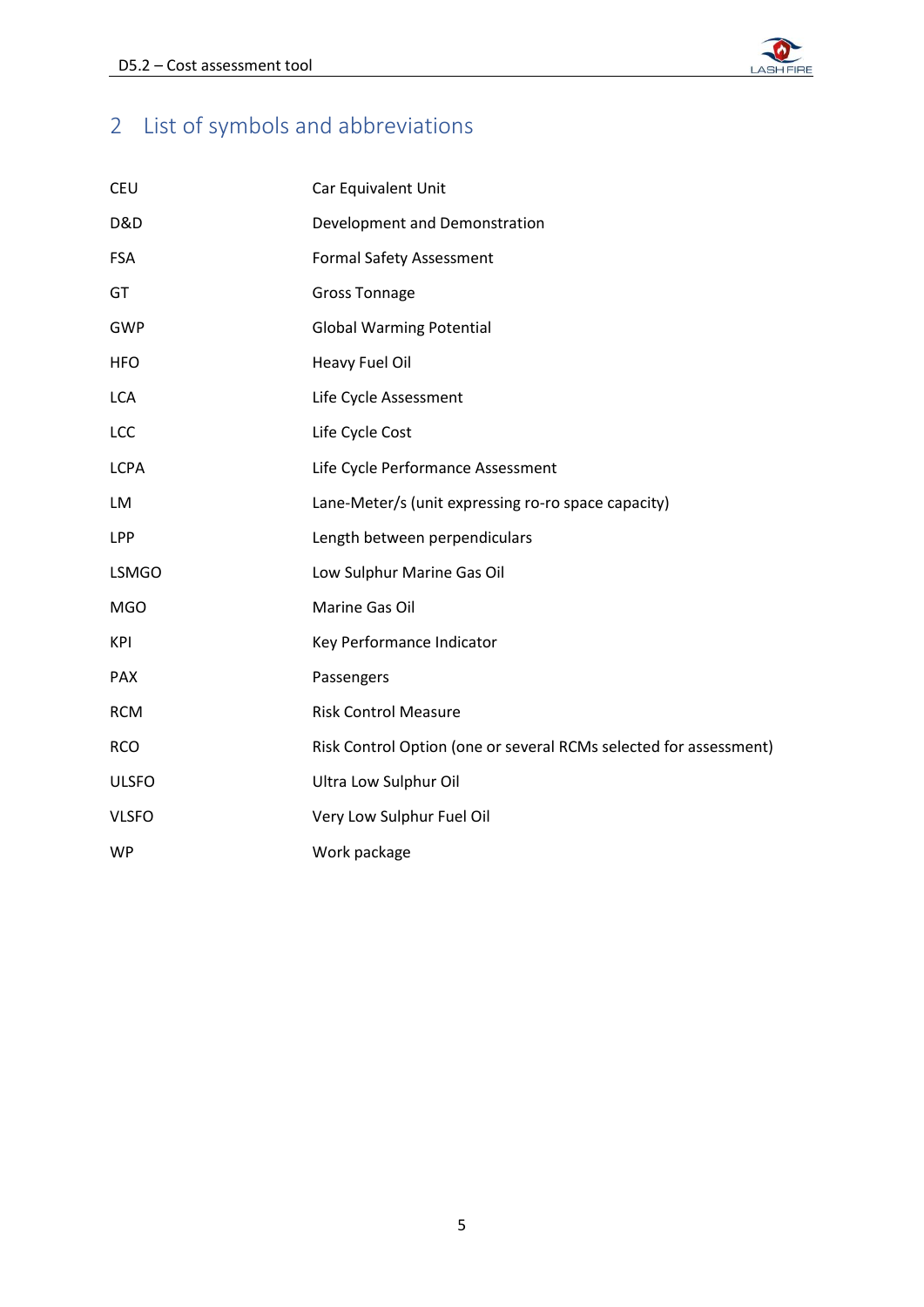

## <span id="page-6-0"></span>3 Introduction

Main author of the chapter: Robert Julius Glade, Sri Lestari Maharani, CMT

When new solutions or services wish to be used, the assessment is not only limited to the technical and operational feasibility but also to the cost and even further to the environmental impact. For the cost assessment, the evaluation should not only rely on the purchasing cost, but also the supply, installation, operation, maintenance, and end of life costs. Based on the EU directive 2014/24/EU, "Life Cycle Cost (LCC) shall to the extent relevant cover parts or all of the following costs over the life cycle of a product, service or works:

- a) costs, borne by the contracting authority or other users, such as:
	- costs relating to the acquisition,
	- costs of use, such as consumption of energy and other resources,
	- maintenance costs,
	- end of life costs, such as collection and recycling costs.
- b) costs imputed to environmental externalities linked to the product, service or works during its life cycle, provided their monetary value can be determined and verified; such costs may include the cost of emissions of greenhouse gases and of other pollutant emissions and other climate change mitigation costs."

The use of the developed tool also has the advantage of calculating several different solutions. Here it is possible to determine a reference point by calculating the costs incurred and later running costs. It is therefore possible to determine which of the solutions will be the most cost effective. The developed tool offers, by a high range of parameters the possibility to calculate the environmental aspect in relation to the construction of the vessel, at the shipyard and at the end of the life cycle.

In order to measure the economic feasibility of the solution, CMT developed a basic LCC tool and data to calculate the LCC of the solutions. The tool completed with the guideline for the users. The tool and data collector also completed with the cost categories to guide the user to input the economic value.

Furthermore, the tool considers varying fuel prices in the future, as the life span can reach beyond ten or twenty years. Besides that, the users can know the impact of the solutions on the environment from the external cost value. The calculation of the external cost is extracted from the Life Cycle Assessment (LCA). To understand the impact of the world economy and legislation situation on the LCC, a sensitivity analysis was made available in the tool so the users can understand the impact on the cost if a different scenario might happen in the future.

The objective of the tool deals with the evaluation of all actions. Here, the cost factor of each individual action and its solutions become visible in combination and stand-alone.

A cost-benefit analysis can be used to assess whether the inclusion of the action in the operation of future newbuildings and existing ships will be advantageous.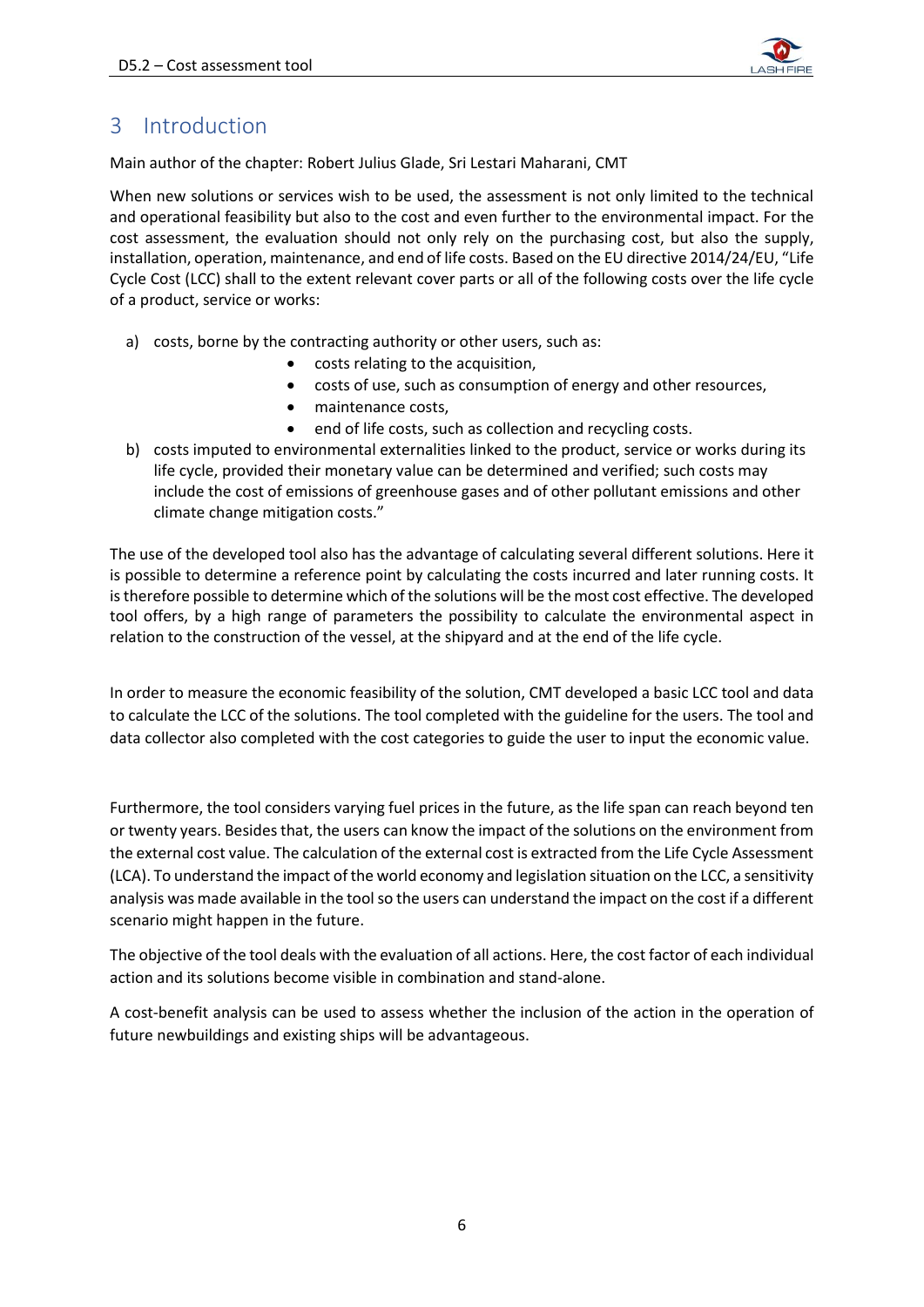

### <span id="page-7-0"></span>3.1 Cost assessment tool workflow

The LCC assessment is an important study to understand the economic feasibility of the solutions proposed in LASH FIRE. All information related to equipment purchase, equipment energy consumption, and solution maintenance costs generally shall be provided by the D&D WP (WP06- WP11). The cost information related to the installation, the integration of the solution and the revenues during the operation generally shall be provided here by the WP05. For demonstration purposes, the following figure shows the workflow consisting of the input, the process, and the output. To provide the input, the Data Collector is available, which receives the input from the vessel operators, shipyards, and ship designer (WP05) and the D&Ds (WP06-WP11). This consists of the cost components of single and multiple systems and the cost of integration into the ship. After the data collector for newbuilding and existing ship is completed, the user can move the information to the tool.



*Figure 1: Cost assessment tool workflow*

The first thing the users need to do in the LCC tools is to put the information about the D&D system. After that, the users need to provide detailed information about the cost during investment, operational, maintenance and end of life phase for each system or component. After that, the user can review the results for different KPIs. The users also need to look at the sensitivity analysis result to see how the cost changes according to the economic and regulatory situation. Besides Life Cycle Cost, External Cost, the users also can see the total cost for different RCO which are important inputs for the cost-benefit assessment in WP04.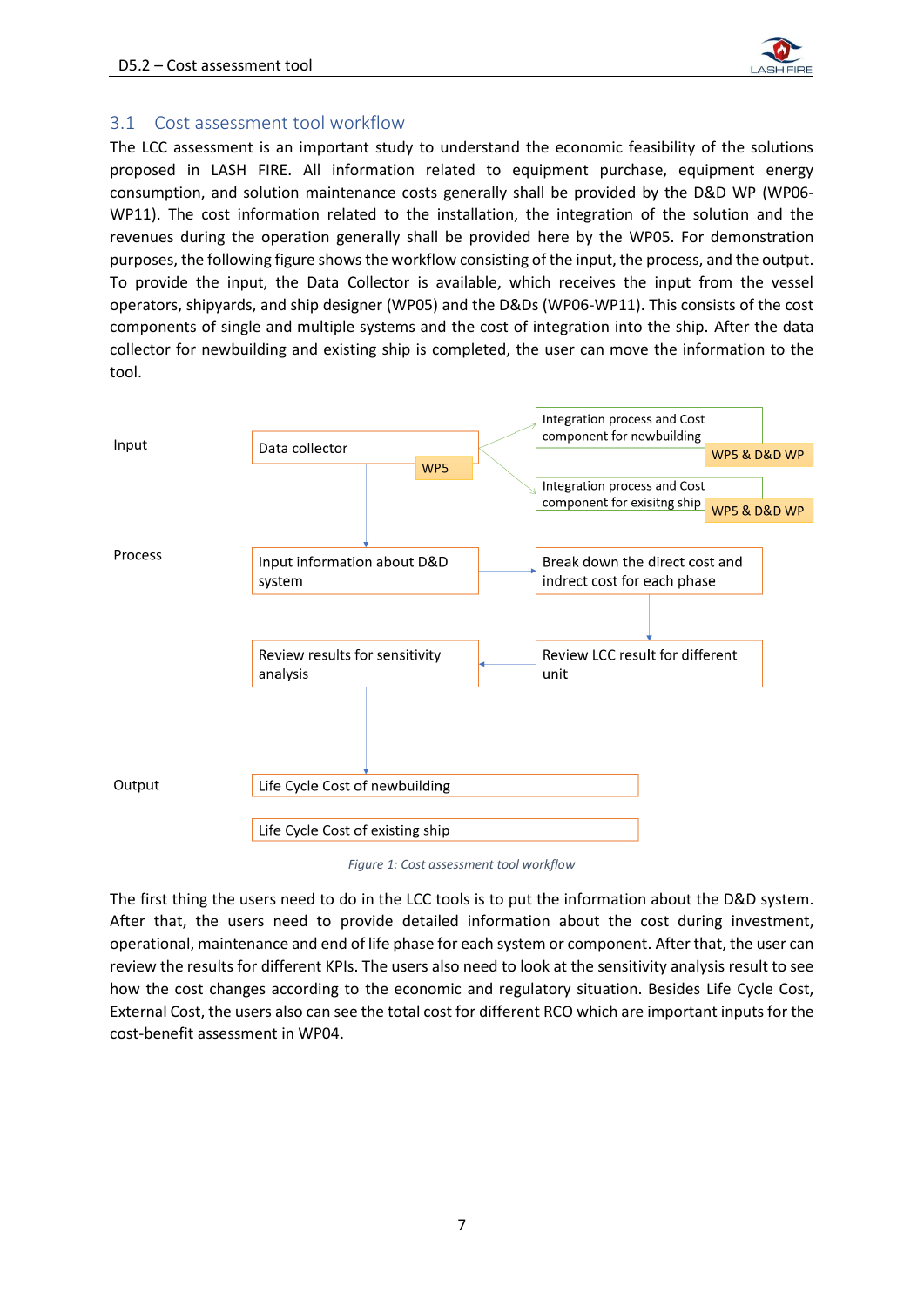

## <span id="page-8-0"></span>4 Cost assessment tool overview

Main authors of the chapter: Sri Lestari Maharani, Robert Julius Glade, CMT

The data collector and LCC cost in the LASH FIRE is developed by CMT using Microsoft Excel. The purpose of the tool is to calculate the Life Cycle Costs (LCC) of the innovative solutions for safety hazards and fire in the Ro-Ro ship environment. The basic input comes from D&D WPs and ship operators are collected in the Data Collector. Furthermore, in the beginning of the project, CMT organized a recorded LCC workshop to guide the partners to do the assessment.

### <span id="page-8-1"></span>4.1 Data Collector

The Data Collector is used to collect information for the Life Cycle Cost and the Life Cycle Assessment on newbuilding's and retrofit of considered ro-ro ships. This information will be used to calculate different types of cost components for the integration of firefighting safety equipment. The inputs will come from the Development and Demonstrator (WP06 to WP11) and Ship Integration (WP05). All the cost information in the data collector are in the real cost values, not in the marginal cost.





The data collector consists of several worksheets. The first worksheet is the "introduction". In this worksheet a table shows the actions name, the responsible partners, and related internal report. Besides that, there is also the guideline to fill the data collector. For guidance purposes, the user needs to fill the information in the data collector, like the color index and different types of cells explain as follow:

- Orange cells require input from the D&D's
- Blue cells require input from WP05
- White cells are for the data input
- Yellow cells contain a drop-down menu
- Grey cells contain automatic values
- White cells with comments which contains extra information for the user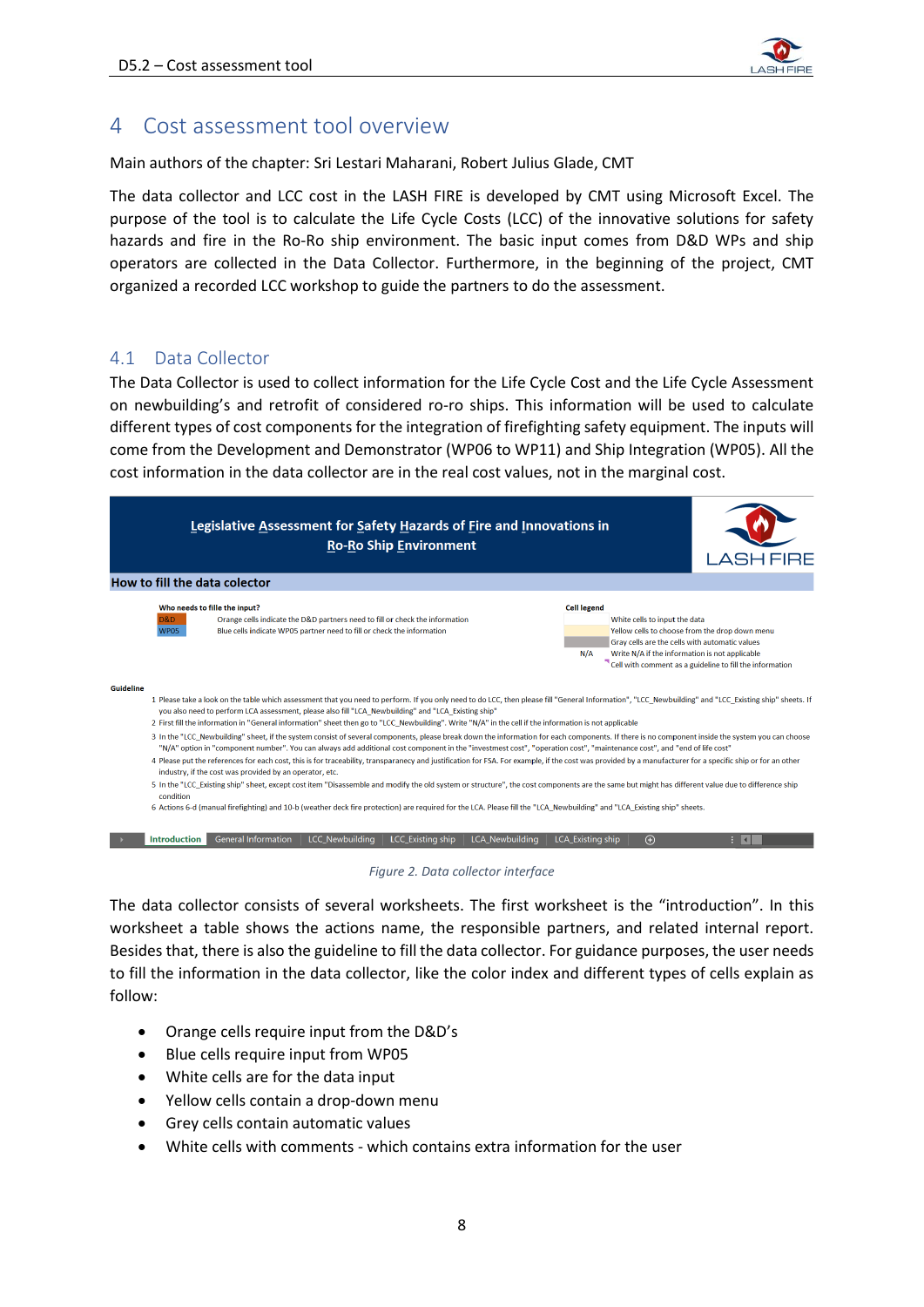

The second worksheet is called "General Information". Here general information about the vessel and the system(s) need to be filled. The information about the vessel should include the vessels engine, source of energy, and specific fuel oil consumption (SFOC) information to calculate the fuel cost. For general information about the system, the users are allowed to put the information about the new system and reference system. Moreover, the information about the D&D system should include the number of units, the expected lifetime, the source of energy, and to which RCM and RCO the system belongs. For the expected lifetime of the system, there may be a possibility that it has a longer or shorter lifetime than the ship.

| <b>System Number</b>    | System#01 | System#01               | System#01                                                                                    | System#02                | Click to choose |
|-------------------------|-----------|-------------------------|----------------------------------------------------------------------------------------------|--------------------------|-----------------|
| <b>System Name</b>      |           |                         | Fire Fighting system 1 Fire Fighting system 1 Fire Fighting system 1 Fire Fighting system 1- |                          |                 |
|                         |           |                         |                                                                                              |                          |                 |
| <b>Component Number</b> | N/A       | CP#01                   | <b>CP#02</b>                                                                                 | N/A                      | Click to choose |
| <b>Component Name</b>   |           | Fire hydrant            | <b>Water Nozzles</b>                                                                         | <b>Hand Extinguisher</b> |                 |
| Number of unit          |           | 5                       | 10                                                                                           |                          |                 |
| Source of energy        | N/A       | <b>Auxiliary engine</b> | N/A                                                                                          | N/A                      | Click to choose |
|                         |           |                         |                                                                                              |                          |                 |
|                         |           |                         |                                                                                              |                          |                 |
|                         |           |                         |                                                                                              |                          |                 |
|                         |           |                         |                                                                                              |                          |                 |
|                         |           |                         |                                                                                              |                          |                 |
|                         |           |                         |                                                                                              |                          |                 |

*Figure 3. Example of the system detail breakdown.*

<span id="page-9-0"></span>The third worksheet is called "LCC\_Newbuilding". The worksheet is dedicated to fill the cost input for the newbuilding case. Here, the D&D can breakdown the system in more detail into components. [Figure 3](#page-9-0) shows an example of how the user able to fill in the information. There are two systems in the example, System#01 and System#02. System#01 has two components, CP#01 and CP#02. System#02 does not have any detail on the components, therefore the component number is "N/A". However, System#01 also has "N/A" titled as the component number. This component number is to accommodate if the user is not able to breakdown all the costs for different components. For instance, in the investment cost, the user needs to provide information about the operator training cost. However, that training cost is for the whole System#01 and no detail available about the cost for each component, therefore that training cost can be written under "N/A" component of System#01.

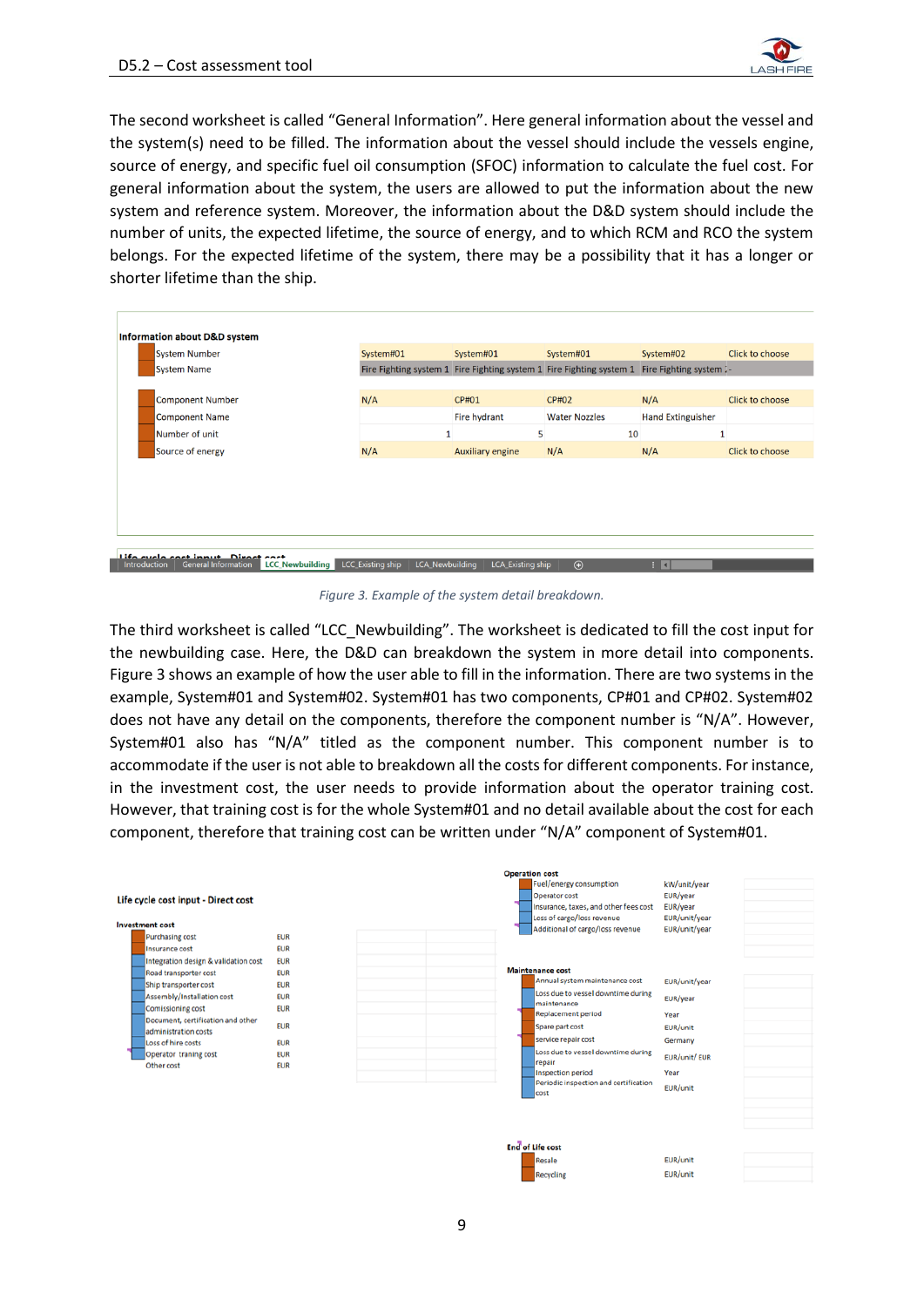

#### *Figure 4. The cost component for different phases*

In the same worksheet, the user needs to provide (if applicable) all the costs in the investment phase, operational phase, maintenance phase, and end of life. If users want to put additional cost component it can be put in the "other cost" or the new available column. It's important to put the **real cost** of the system or component of new solutions and reference solutions. A detail explanation for each cost component in different phases can be read in the next subchapter. If the solution doesn't require cost, still the D&D and WP05 need to check if the changes will impact the operation or maintenance cost.

The fourth worksheet is called "LCC\_Existing ship". The worksheet is dedicated to fill the cost input for the existing ship case. The cost components are the same as in the "LCC\_Newbuilding", however, the value of the cost might be different. Here the users do not need to fill in the information about the component, as it will automatically fill from the previous worksheet.

For the action 6-D and 10-B, the D&D WPs and WP05 also need to fill the data in "LCA\_Newbuilding" and "LCA\_Existing ship".

### <span id="page-10-0"></span>4.2 LCC Tool

The LCC tool's purpose is to calculate the Life Cycle Costs (LCC), external cost, and LCC/RCO. Moreover, the tool also has capability to perform the sensitivity analysis. The cost data can be found in the data collector.

|             | Legislative Assessment for Safety Hazards of Fire and Innovations in<br><b>Ro-Ro Ship Environment</b>                                                                                                                                                                                                                                                                                                                                                                                                                                                                                                                                                                                                                        | <b>LASH FIRE</b>                   |            |
|-------------|------------------------------------------------------------------------------------------------------------------------------------------------------------------------------------------------------------------------------------------------------------------------------------------------------------------------------------------------------------------------------------------------------------------------------------------------------------------------------------------------------------------------------------------------------------------------------------------------------------------------------------------------------------------------------------------------------------------------------|------------------------------------|------------|
|             | Introduction Life Cycle Cost (LCC) Tool                                                                                                                                                                                                                                                                                                                                                                                                                                                                                                                                                                                                                                                                                      |                                    |            |
|             | Function : The tool has purpose to calculate the Life Cycle Cost (LCC) of the innovative solutions for safet hazards and fire in Ro-Ro ship environment. The results from the<br>tool can be used to analyse the cost efectiveness for Fire Safety Assessment and to analyse the external cost that come from environmental and societal cost                                                                                                                                                                                                                                                                                                                                                                                |                                    |            |
|             | How to Use the tool                                                                                                                                                                                                                                                                                                                                                                                                                                                                                                                                                                                                                                                                                                          |                                    |            |
| <b>Step</b> | <b>Cell legend</b><br>White cells to input the data<br>Yellow cells to choose from the drop down menu<br>Gray cells are the cells with automatic values<br>Cell with comment as a guideline to fill the information<br>1 Please fill the General information in "LCC-Cost" sheet.<br>2 Please fill the detail cost for direct cost in "LCC - Input break down" sheet. If the system doesn't have component, you can leave the component number and<br>component name blank. If you have other cost component for each subcategry you can put it under "Othercost" or in the available coloumn. The indirect<br>cost/external cost information will be filled using RISE Life Cycle Assessment (LCA) results (not for all WP) |                                    |            |
|             | 3 You can review the results for each year of the ship's life time in "LCC-Annual result"<br>4 You can review the total cost per ship or per lane meter in "LCC-Result". Under the sensitivity analysis table, you can review the impact of the economy and<br>legislation on the Life Cycle Cost<br>5 For FSA input, the total cost for each RCO can be found in "FSA-Input"                                                                                                                                                                                                                                                                                                                                                |                                    |            |
| Glossary    |                                                                                                                                                                                                                                                                                                                                                                                                                                                                                                                                                                                                                                                                                                                              |                                    |            |
|             | LCC - Input Cost break down<br><b>LCC - Annual Result</b><br><b>Introduction</b><br>LCC - Cost                                                                                                                                                                                                                                                                                                                                                                                                                                                                                                                                                                                                                               | <b>LCC - Result</b><br>FSA - Input | References |

*Figure 5. LCC tool interface.*

<span id="page-10-1"></span>The tool consists of several worksheets:

- Introduction: Provide basic information about the tool and guideline to use the tool
- LCC Cost: The worksheet to provide the ship information, D&D system, and information for FSA
- LCC Input cost break down: The worksheet to put the cost information for different phases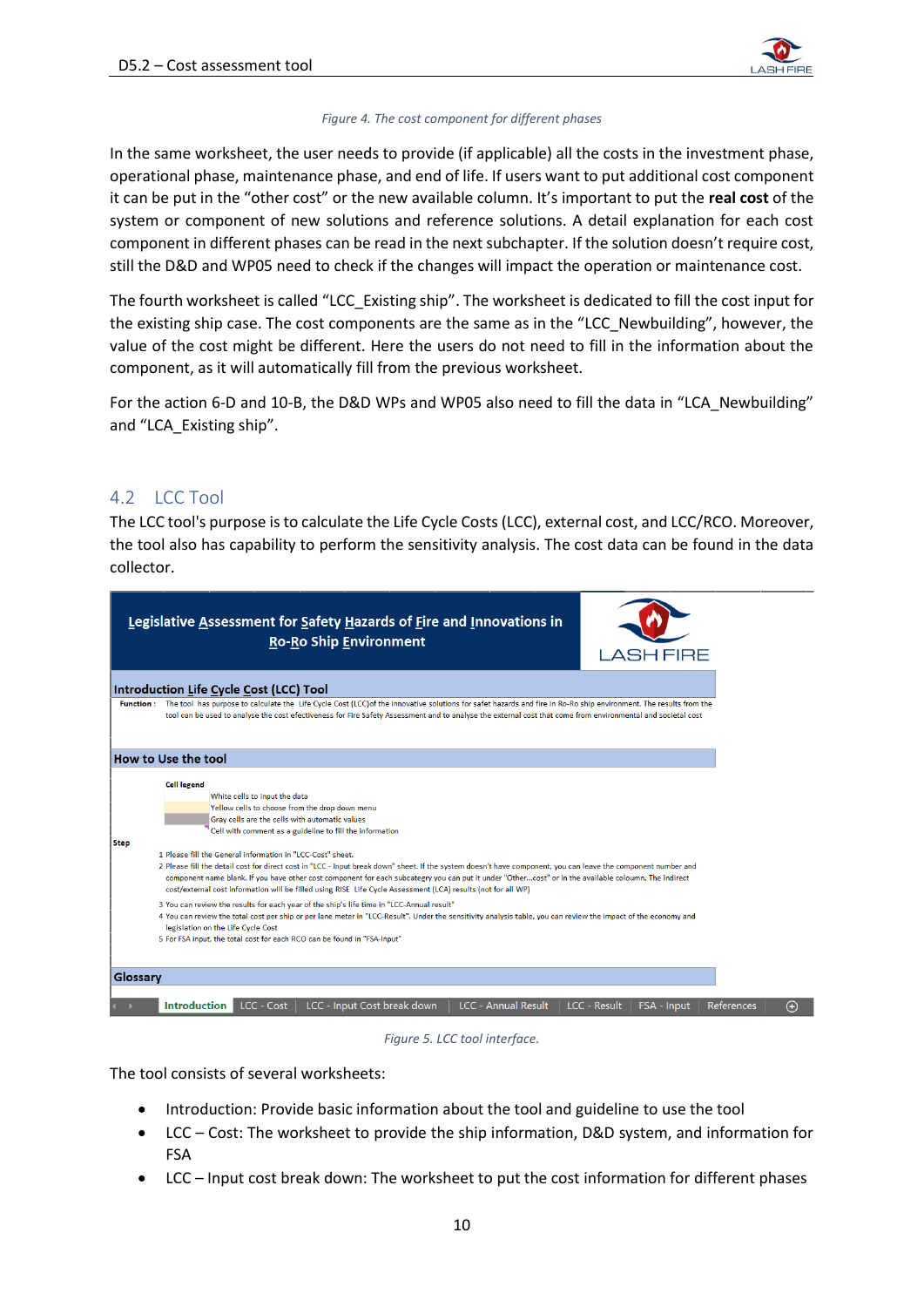

- LCC Annual result: The worksheet provides the result for each year of the ship's lifetime
- LCC Result: Showing the total cost for different KPIs
- FSA Input: Showing the total cost result/RCO
- References: Showing the reference for fuel costs and externalities

| <b>General information</b>                                 |         |                                    |                                    |                                   |                                    |                                    |                                    |                                  |                                    |                 |                 |                 |
|------------------------------------------------------------|---------|------------------------------------|------------------------------------|-----------------------------------|------------------------------------|------------------------------------|------------------------------------|----------------------------------|------------------------------------|-----------------|-----------------|-----------------|
| <b>WP</b> Information<br>$VP-H$<br><b>DRD Partner Name</b> |         |                                    |                                    |                                   |                                    |                                    |                                    | <b>WP05 Partner, Name</b>        |                                    |                 |                 |                 |
| <b>Ship Information</b>                                    |         |                                    |                                    |                                   |                                    |                                    |                                    |                                  |                                    |                 |                 |                 |
| Ship Name                                                  |         |                                    |                                    | Lane Meter                        |                                    |                                    |                                    |                                  |                                    |                 |                 |                 |
| Ship Tupe                                                  |         |                                    |                                    | Gross weight                      |                                    |                                    |                                    |                                  |                                    |                 |                 |                 |
| Ship Status                                                |         |                                    |                                    | <b>IMO Number</b>                 |                                    |                                    |                                    |                                  |                                    |                 |                 |                 |
| Ship expected life time                                    |         | Click to choose                    | (vears)                            | CEU                               |                                    |                                    |                                    |                                  |                                    |                 |                 |                 |
| Gross weight<br>Name and type of Main Engine               |         |                                    | Ton                                | Name and type of auxiliary engine |                                    |                                    |                                    | Name and type of Emergency unit  |                                    |                 |                 |                 |
| Number of Main Engine                                      |         |                                    | unitfs)                            | Number of auxiliary engine        |                                    |                                    | unitfsl                            | Number of Emergency              |                                    |                 | unit(s)         |                 |
| Source of Energy Main Engine                               |         | Click to choose                    |                                    | Source of Energy Auxiliary Engine |                                    | Click to choose                    |                                    | Source of Energy Emeergency unit |                                    | Click to choose |                 |                 |
| Power required                                             |         |                                    | W                                  | Power required                    |                                    |                                    | <b>KW</b>                          | Power required                   |                                    |                 | kW.             |                 |
| <b>SFOC</b>                                                |         |                                    | alkwh                              | SFOC.                             |                                    |                                    | alkVh                              | <b>SFOC</b>                      |                                    |                 | alkWh           |                 |
|                                                            |         |                                    |                                    |                                   |                                    |                                    |                                    |                                  |                                    |                 |                 |                 |
| <b>Economic information</b><br>Country                     |         | Germany                            |                                    |                                   |                                    |                                    |                                    |                                  |                                    |                 |                 |                 |
| Currency                                                   |         | <b>EUR</b>                         |                                    |                                   |                                    |                                    |                                    |                                  |                                    |                 |                 |                 |
| Real discount rate                                         |         | 3.5                                | 3.0                                | $\alpha$                          |                                    |                                    |                                    |                                  |                                    |                 |                 |                 |
|                                                            |         | 1-30 years                         | $>30$ vears                        |                                   |                                    |                                    |                                    |                                  |                                    |                 |                 |                 |
| <b>Information about D&amp;D System</b>                    |         |                                    |                                    |                                   |                                    |                                    |                                    |                                  |                                    |                 |                 |                 |
| Sustem Number                                              |         |                                    |                                    |                                   |                                    |                                    |                                    |                                  |                                    |                 |                 |                 |
| Sustem Name<br>Number of unit                              |         |                                    |                                    |                                   |                                    |                                    |                                    |                                  |                                    |                 |                 |                 |
| Expected lifetime                                          | (vears) | Click to choose                    | Click to choose                    | Click to choose                   | Click to choose                    | Click to choose                    | Click to choose                    | Click to choose                  | Click to choose                    | Click to choose | Click to choose | Click to choose |
|                                                            |         |                                    |                                    |                                   |                                    |                                    |                                    |                                  |                                    |                 |                 |                 |
| <b>Information for FSA</b>                                 |         |                                    |                                    |                                   |                                    |                                    |                                    |                                  |                                    |                 |                 |                 |
| <b>BCO Number 1</b>                                        |         | Click to choose                    | Click to choose                    | Click to choose                   | Click to choose                    | Click to choose                    | Click to choose                    | Click to choose                  | Click to choose                    | Click to choose | Click to choose | Click to choose |
| RCO Number 2                                               |         | Click to choose                    | Click to choose                    | Click to choose                   | Click to choose                    | Click to choose                    | Click to choose                    | Click to choose                  | Click to choose                    | Click to choose | Click to choose | Click to choose |
| <b>BCO Number 3</b>                                        |         | Click to choose                    | Click to choose                    | Click to choose                   | Click to choose                    | Click to choose                    | Click to choose                    | Click to choose                  | Click to choose                    | Click to choose | Click to choose | Click to choose |
| <b>RCO Number 4</b><br><b>BCO Number 5</b>                 |         | Click to choose<br>Click to choose | Click to choose<br>Click to choose | Click to choose                   | Click to choose<br>Click to choose | Click to choose<br>Click to choose | Click to choose<br>Click to choose | Click to choose                  | Click to choose<br>Click to choose | Click to choose | Click to choose | Click to choose |
|                                                            |         |                                    |                                    | Click to choose                   |                                    |                                    |                                    | Click to choose                  |                                    | Click to choose | Click to choose | Click to choose |
|                                                            |         | Break down the cost                |                                    |                                   |                                    |                                    |                                    |                                  |                                    |                 |                 |                 |



<span id="page-11-1"></span>To use the tool, the first step is to read the guideline in the "introduction" worksheet, see [Figure 5.](#page-10-1) The whole tool contains four kinds of different colored cells:

- White cells are for the data input
- Yellow cells contain a drop-down menu
- Grey cells contain automatic values and do not need to be filled
- White cells with comments which contains extra information for the user

#### <span id="page-11-0"></span>4.2.1 Cost assessment tool input

#### *4.2.1.1 General information*

After the user read the guideline, the next step is inserting the input into the tool by filling all general information about the vessel, D&D system and RCO number in the "LCC – Cost" worksheet (se[e Figure](#page-11-1)  [6\)](#page-11-1). The information is available in the data collector. A fundamental input variable is the specification of the fuel type and the associated SFOC. This is to accommodate fuel consumption changes during the application of new innovative solutions. The life cycle costs are presented as present values, therefore an actual discount rate is needed. Following the FIRESAFE II study, in LASH FIRE the LCC will use a 3.5 % rate as the discount rate for years 1-30 and 3.0 % starting from year 31 [1].

After that, information is needed about the D&D systems with the number of units and expected lifetime. The expected lifetime is a useful information to know the frequency of investment cost that will appear in the overall lifetime of the ship. It is possible the solutions lifetime is shorter or longer than the ship itself.

Then, the information about the RCO number(s) needs to be filled in for the Formal Safety Assessment. After that, the users need to click the "Break down the cost" button. The information in the table underneath, which is titled *Life cycle costing input - Direct Cost*, is automatically calculated. The button will lead to "LCC – Input cost break down" worksheet. The next step is to fill in the information about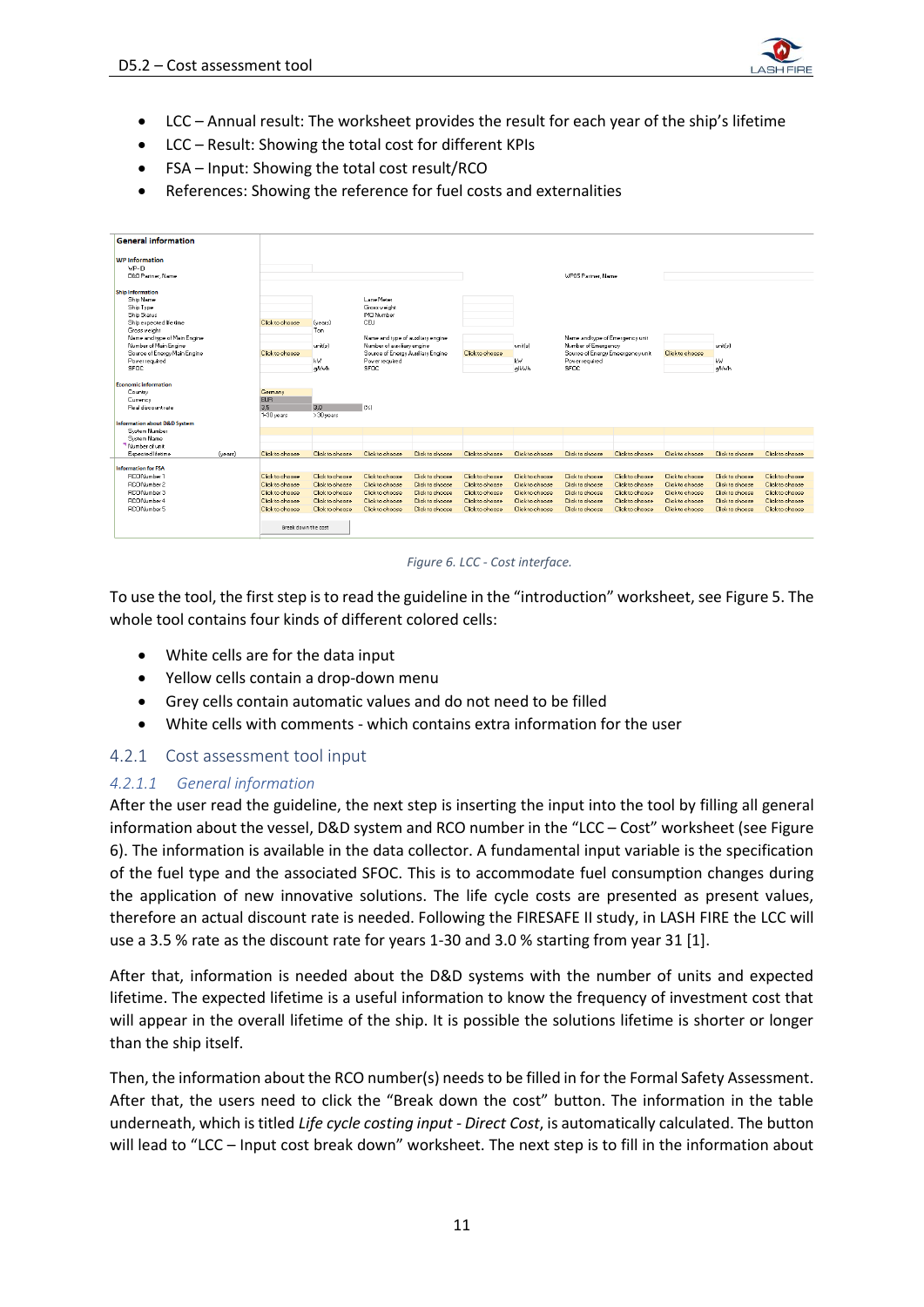

the systems and the components, see [Figure 7.](#page-12-0) Here, the type, the number, and the fuel required for the system are important to be filled in order to calculate the total fuel cost.

| <b>LCC - Input Cost break down</b>               | <b>LASH FIRE</b> |              |                 |                 |                 |
|--------------------------------------------------|------------------|--------------|-----------------|-----------------|-----------------|
| Information about system                         |                  |              |                 |                 |                 |
| <b>System Number</b>                             | System#01        | System#02    | Click to choose | Click to choose | Click to choose |
| <b>System Name</b>                               |                  |              |                 |                 |                 |
| <b>Component Number</b><br><b>Component Name</b> | N/A              | <b>CP#01</b> | Click to choose | Click to choose | Click to choose |
| Number of unit                                   |                  |              |                 |                 |                 |
| Source of energy engine                          | N/A              | N/A          | Click to choose | Click to choose | Click to choose |
|                                                  |                  | ×.           | #NV             | #NV             | #NV             |

*Figure 7. LCC – Input cost breakdown interface.*

#### <span id="page-12-0"></span>*4.2.1.2 Investment phase*

The information about investment cost can be filled in page "LCC – Input cost break down" worksheet. Users need to provide (if applicable) all the cost in the investment phase. If users want to put additional cost component, it can be fill in the "other cost" or the new available column. Basically, user can put any type of costs in the tool. However, it's important to put the **marginal cost** of the system or component of new solutions and reference solutions because it is the requirement for FSA study.

| Life cycle costing input - Direct cost                    |                                    |                     |              |             |            |             |
|-----------------------------------------------------------|------------------------------------|---------------------|--------------|-------------|------------|-------------|
| <b>Investment cost</b>                                    |                                    |                     |              |             |            |             |
| Purchasing cost                                           | <b>EUR</b>                         |                     |              |             |            |             |
| Insurance cost                                            | <b>EUR</b>                         |                     |              |             |            |             |
| Integration design & validation cost                      | <b>EUR</b>                         |                     |              |             |            |             |
| Disassemble and modify the old<br>system or structure     | <b>EUR</b>                         |                     |              |             |            |             |
| Road transporter cost                                     | <b>EUR</b>                         |                     |              |             |            |             |
| Ship transporter cost                                     | <b>FUR</b>                         |                     |              |             |            |             |
| Assembly/Installation cost                                | <b>EUR</b>                         |                     |              |             |            |             |
| Comissioning cost                                         | <b>EUR</b>                         |                     |              |             |            |             |
| Document, certification and other<br>administration costs | <b>EUR</b>                         |                     |              |             |            |             |
| Loss of hire costs                                        | <b>EUR</b>                         |                     |              |             |            |             |
| Operator traning cost                                     | <b>EUR</b>                         |                     |              |             |            |             |
| Other cost                                                | <b>EUR</b>                         |                     |              |             |            |             |
|                                                           |                                    |                     |              |             |            |             |
|                                                           |                                    |                     |              |             |            |             |
|                                                           |                                    |                     |              |             |            |             |
|                                                           |                                    |                     |              |             |            |             |
| LCC - Cost<br>Introduction                                | <b>LCC</b> - Input Cost break down | LCC - Annual Result | LCC - Result | FSA - Input | References | $\bigoplus$ |

*Figure 8. Investment phase in LCC tool*

The general investment phase model in LASH FIRE contains the following investment cost breakdown:

- Purchasing cost: The equipment or software cost
- Insurance cost: The insurance for the purchased equipment or software
- Integration design & validation cost: The cost to integrate and validate the solution into newbuilding or existing ship design
- Road transporter cost: The cost to transport the equipment until the port
- Ship transporter cost: The cost to transport the equipment to the sea
- Assembly/Installation cost: The cost to assemble the solution to the ship, including the equipment and system assembly or installation.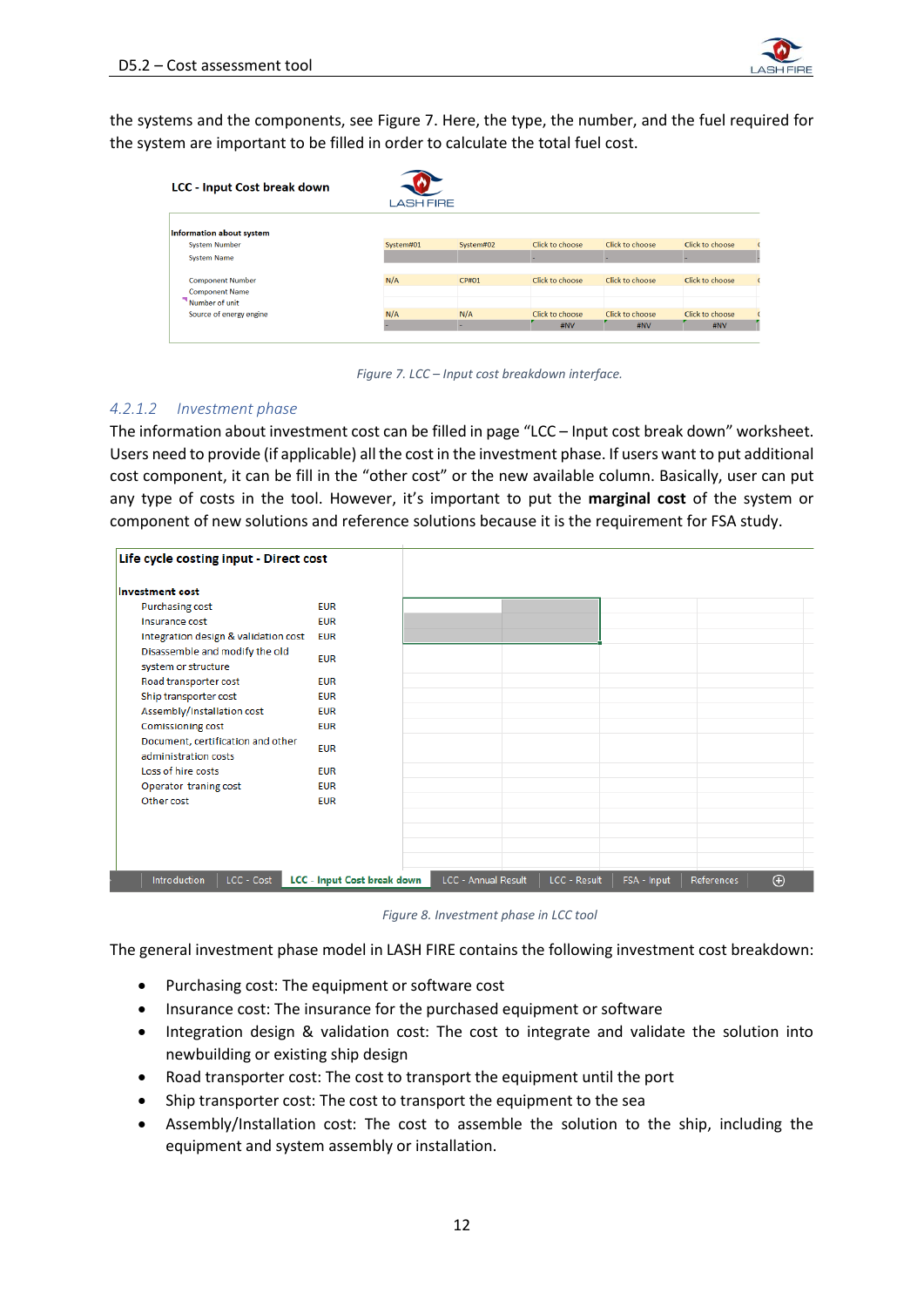

- Commissioning cost: The cost that occurs to test and review if the equipment or the system are working according to the standard
- Document, certification, and other administration costs: The cost related to the administration or certification
- Loss of hire costs: The loss that might occur if any activities related to the integration of the solution disturb the operation plan
- Operator training cost: The cost to train the ship crews to use the new solution
- Other costs: Other costs that occur during production or integration of the solution

### *4.2.1.3 Operational phase*

The information about investment cost can be filled in page "LCC – Input cost break down" worksheet. Same as in the investment phase, the cost in the operational phase should be filled as a marginal cost. Beside the fuel costs, the other operating costs on the ship are:

- Operator cost: The cost that occurs if the solution needs to be operated by the crew, including the maintenance and repair process per year
- Insurance, taxes, and other fee costs: Insurance (P&I) cost, taxes and other administrative costs that occur by using the solution during operation per year
- Loss of cargo or loss of revenue: The loss that might occur if the solution reduces the cargo capacity per year
- Additional cargo or revenue: The revenue that might occur if the solution increases the cargo capacity per year
- Annual system maintenance cost: The cost that occurs for the solution's maintenance per year
- Loss due to vessel downtime during maintenance: The loss that might occur if any activities related to the maintenance activities disturb the operation plan
- Spare part cost: The cost that occurs to replace the part(s) of the solution
- Service repair cost: The service cost that occurs to replace the part(s) of the solution
- Loss due to vessel downtime during repair: The loss that might occur if any activities related to the repair activities disturb the operation plan
- Periodic inspection and certification cost: The cost that occurs to do period inspection and certification of the solution

The maintenance costs are divided into annual maintenance cost and periodic maintenance cost. Annual maintenance cost is for the item that should be maintained, replaced, or repaired every year. Other than that, users can put it in the periodic maintenance cost. For periodic maintenance cost, users need to put the maintenance period so the cost will not count as yearly operation cost.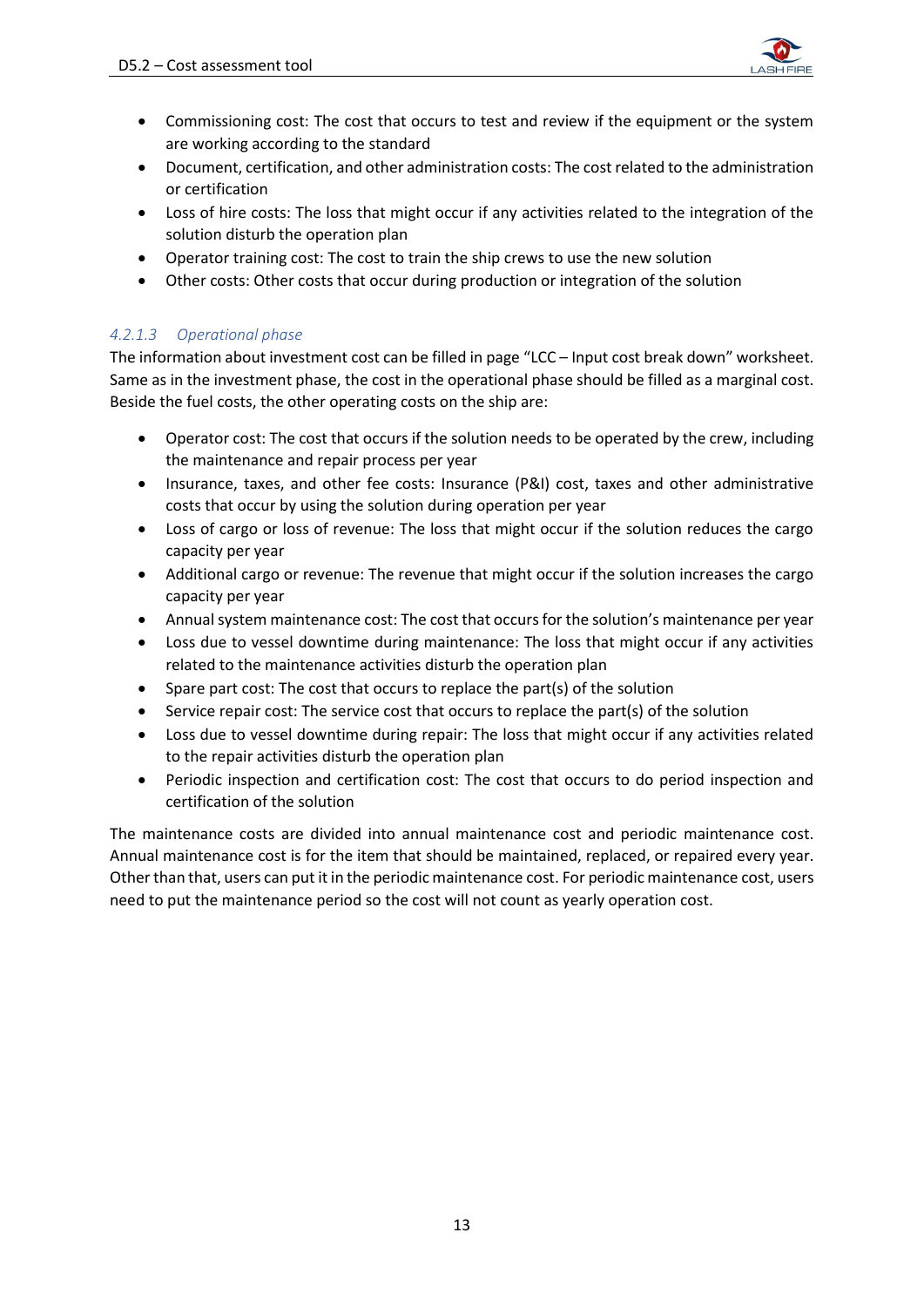

| <b>Operation cost</b>                               |               |                 |                 |                 |                 |                 |                 |                 |
|-----------------------------------------------------|---------------|-----------------|-----------------|-----------------|-----------------|-----------------|-----------------|-----------------|
| Additional Energy consumption                       | kWh/unit/year |                 |                 |                 |                 |                 |                 |                 |
| <b>Additional Fuel Consumption</b>                  | t/vear        |                 |                 |                 |                 |                 |                 |                 |
| <b>Reduce Fuel Consumption</b>                      | t/year        |                 |                 |                 |                 |                 |                 |                 |
| Operator cost                                       | EUR/unit/year |                 |                 |                 |                 |                 |                 |                 |
| Insurance, taxes, and other fees cost EUR/unit/year |               |                 |                 |                 |                 |                 |                 |                 |
| Loss of cargo/loss revenue                          | EUR/unit/year |                 |                 |                 |                 |                 |                 |                 |
| Additional of cargo/profit revenue                  | EUR/unit/year |                 |                 |                 |                 |                 |                 |                 |
| Other operation cost                                | EUR/unit/vear |                 |                 |                 |                 |                 |                 |                 |
| <b>Maintenance cost</b>                             |               |                 |                 |                 |                 |                 |                 |                 |
| <b>Annual maintenance</b>                           |               |                 |                 |                 |                 |                 |                 |                 |
| Annual system maintenance cost                      | EUR/unit/year |                 |                 |                 |                 |                 |                 |                 |
| Loss due to vessel downtime during<br>EUR/unit/year |               |                 |                 |                 |                 |                 |                 |                 |
| maintenance                                         |               |                 |                 |                 |                 |                 |                 |                 |
| Other annual maintenance cost                       | EUR/unit/year |                 |                 |                 |                 |                 |                 |                 |
| <b>Periodic maintenance</b>                         |               |                 |                 |                 |                 |                 |                 |                 |
| Replacement period                                  | Year          | Click to choose | Click to choose | Click to choose | Click to choose | Click to choose | Click to choose | Click to choose |
| Spare part cost                                     | EUR/unit      |                 |                 |                 |                 |                 |                 |                 |
| Service repair cost                                 | <b>EUR</b>    |                 |                 |                 |                 |                 |                 |                 |
| Loss due to vessel downtime during<br>repair        | EUR/unit      |                 |                 |                 |                 |                 |                 |                 |
| Other periodic maintenance cost                     | EUR/unit      |                 |                 |                 |                 |                 |                 |                 |
| Inspection                                          |               |                 |                 |                 |                 |                 |                 |                 |
| Inspection period                                   | Year          | Click to choose | Click to choose | Click to choose | Click to choose | Click to choose | Click to choose | Click to choose |
| Periodic inspection and<br>certification cost       | EUR/unit      |                 |                 |                 |                 |                 |                 |                 |
| Other cost                                          | EUR/unit      |                 |                 |                 |                 |                 |                 |                 |

*Figure 9. Operational phase in LCC tool*

### 4.2.1.4 End of life phase

The information about investment cost can be filled in page "LCC – Input cost break down" worksheet. Same as previous phases, the cost in the end-of-life phase should be filled as a marginal cost. In the tool, the user has two choices how the solution ends up. The first choice is to resale it and the second one is to recycle it. The resale option will add revenue to the ship while the recycling option sometimes can decrease the revenue. However, knowing the information at the end of life is quite difficult, sometimes such information is not always available. Therefore, for the cost-effective assessment, the information about LCC will be excluded. However, for LCC assessment the user can put the end-of-life cost to analyse the cost from one solution to another.

| <b>LCC - Input Cost break down</b> |          |                        |                 |                 |                 |                 |                 |                 |                 |
|------------------------------------|----------|------------------------|-----------------|-----------------|-----------------|-----------------|-----------------|-----------------|-----------------|
|                                    |          | <b>LASH FIRE</b>       |                 |                 |                 |                 |                 |                 |                 |
| Information about system           |          |                        |                 |                 |                 |                 |                 |                 |                 |
| <b>System Number</b>               |          | <b>Click to choose</b> | Click to choose | Click to choose | Click to choose | Click to choose | Click to choose | Click to choose | Click to choose |
| <b>System Name</b>                 |          |                        |                 |                 |                 | ۰               |                 | ٠               |                 |
|                                    |          |                        |                 |                 |                 |                 |                 |                 |                 |
| <b>Component Number</b>            |          | Click to choose        | Click to choose | Click to choose | Click to choose | Click to choose | Click to choose | Click to choose | Click to choose |
| <b>Component Name</b>              |          |                        |                 |                 |                 |                 |                 |                 |                 |
| Number of unit                     |          |                        |                 |                 |                 |                 |                 |                 |                 |
| Source of energy engine            |          | Click to choose        | Click to choose | Click to choose | Click to choose | Click to choose | Click to choose | Click to choose | Click to choose |
|                                    |          | #NV                    | #NV             | #NV             | #NV             | #NV             | #NV             | #NV             | #NV             |
| <b>End of Life cost</b>            |          |                        |                 |                 |                 |                 |                 |                 |                 |
| Resale                             | EUR/unit |                        |                 |                 |                 |                 |                 |                 |                 |
| Recycling                          | EUR/unit |                        |                 |                 |                 |                 |                 |                 |                 |
| Other cost                         |          |                        |                 |                 |                 |                 |                 |                 |                 |
|                                    |          |                        |                 |                 |                 |                 |                 |                 |                 |

*Figure 10. End of life phase in LCC tool*

#### <span id="page-14-0"></span>4.2.2 Cost assessment tool results

To see the results, users can navigate through "LCC - Annual results" and "LCC – Result" worksheets. The present value of investment cost, operation cost, maintenance cost, end of life cost, life cycle cost, and external cost per ship year are available in "LCC - Annual results" worksheet, see [Figure 11.](#page-15-0)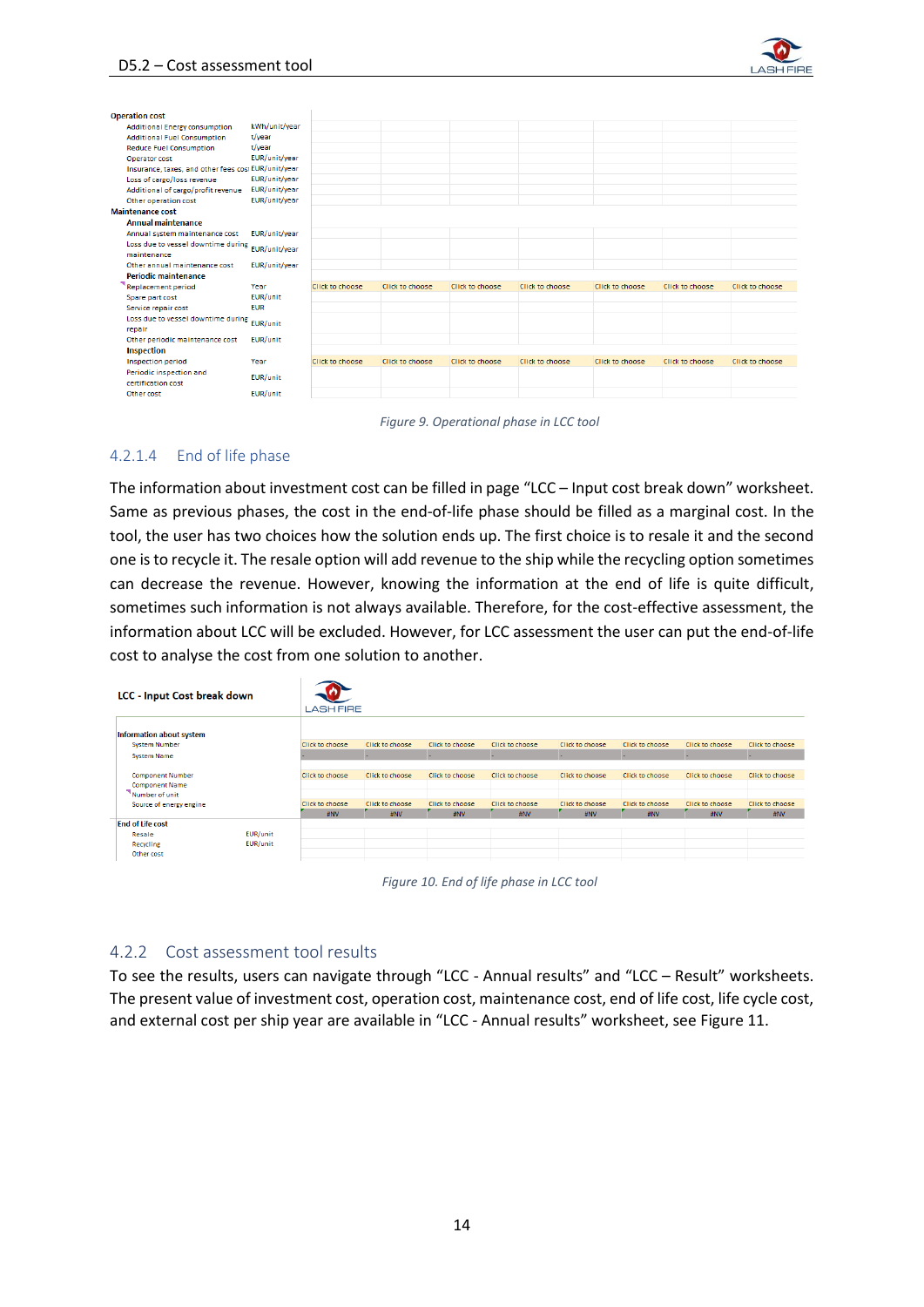

| <b>System Number</b>       |               | System#01      | System#02                                   | System#03            | System#04                       | System#05          | System#06              |                      |                    |                 |
|----------------------------|---------------|----------------|---------------------------------------------|----------------------|---------------------------------|--------------------|------------------------|----------------------|--------------------|-----------------|
| <b>System Name</b>         |               |                | Fire Fighting system Fire Fighting system 2 |                      |                                 |                    |                        |                      |                    |                 |
| Number of unit             |               | $\overline{2}$ | 10                                          |                      |                                 |                    |                        |                      |                    |                 |
| Expected life time (years) |               | 10             | 5                                           |                      | Click to choose Click to choose | Click to choose    | <b>Click to choose</b> | Click to choose      | Click to choose    | Click to choose |
|                            |               |                |                                             |                      |                                 |                    |                        |                      |                    |                 |
| Life Cycle Cost            |               |                |                                             |                      |                                 |                    |                        |                      |                    |                 |
| Years                      | discount rate | System#01      | System#02                                   | System#03            | System#04                       | System#05          | System#06              | $\mathbf{0}$         | $\mathbf{0}$       | $\bf{0}$        |
| $\mathbf{1}$               | 1,000         | 281.800,00€    | 167.000,00€                                 | $ \varepsilon$       | - €                             | $ \varepsilon$     | ÷ €                    | a.                   | Æ                  | a.              |
| $\overline{2}$             | 0,966         | 13.333,33 €    | 19.323,67€                                  | $\epsilon$<br>$\sim$ | Æ                               | $\epsilon$<br>٠    | $\epsilon$             | ÷                    | $\mathbf{f}$       |                 |
| $\overline{\mathbf{3}}$    | 0.934         | 14.749.47€     | 20.537.24€                                  | - €                  | ÷ €                             | Æ<br>$\sim$        | -€                     | Æ<br>÷.              | Æ<br>٠             |                 |
| Δ                          | 0.902         | 12.446.81 €    | 18,038,85 €                                 | ÷.<br>a.             | -£<br>$\sim$                    | $\mathbf{f}$<br>÷. | -£<br>÷                | ÷                    | ÷<br>÷.            |                 |
| 5                          | 0.871         | 13.768,79€     | 19.171.73€                                  | $\sim$               | Æ<br>÷.                         | ÷<br>a.            | -£<br>÷.               | ÷.                   | £<br>÷.            | a.              |
| 6                          | 0,842         | 20.038,96 €    | 138.925,57 €                                |                      | Æ                               | Æ                  | Æ                      |                      | Æ                  | - €             |
| $\overline{7}$             | 0,814         | 12.853,31 €    | 17.897,01€                                  | Æ<br>$\sim$          | Æ<br>$\mathbf{r}$               | Æ<br>a.            | Æ<br>$\mathbf{r}$      | ÷.                   | Æ<br>÷             | a.              |
| $\mathbf{R}$               | 0,786         | 10.846,68€     | 15.719,82€                                  | - €                  | ÷ €                             | ÷ €                | −€                     |                      | - €                | - €             |
| $\ddot{q}$                 | 0,759         | 11.998,70€     | 16.707,05€                                  | -£.<br>$\sim$        | -£.<br>$\sim$                   | Æ                  | ÷                      |                      | $\mathbf{f}$<br>÷. | ÷               |
| 10                         | 0.734         | 10.125,49€     | 14.674.62€                                  | €                    | -€<br>$\sim$                    | ÷                  | ÷                      |                      | Æ<br>٠             | - €             |
| 11                         | 0.709         | 199.773.32 €   | 118,389,44 €                                | $\sim$               | ÷                               | ÷<br>÷.            | -£                     | ÷                    | ÷<br>٠             | ÷.              |
| 12                         | 0.685         | 9.452,25 €     | 13,698,91€                                  | Æ<br>a.              | - £                             | Æ<br>$\sim$        | - £                    | ÷.                   | - £                | . е             |
| 13                         | 0,662         | 10.456,18€     | 14.559,23€                                  | - c                  | - £                             | - £                | - €                    | $\sim$               | - £                | - €             |
| 14                         | 0,639         | 8.823,78€      | 12.788,08€                                  | Æ<br>$\sim$          | ÷ €                             | Æ<br>a.            | Æ<br>×.                | a.                   | Æ<br>a.            | a.              |
| 15                         | 0,618         | 9.760,95€      | 13.591,20€                                  | $\epsilon$           | €                               | €                  | $\epsilon$             |                      | Æ                  | - €             |
| 16                         | 0,597         | 14.206,00€     | 98.486,95€                                  | ÷                    | $\epsilon$                      | ÷                  | $\epsilon$             |                      | $\epsilon$         |                 |
| 17                         | 0.577         | 9.111.95€      | 12,687.53€                                  | - 10                 | −€                              | ÷                  | -€                     | ÷                    | -€<br>٠            | - €             |
| 18                         | 0.557         | 7.689.41€      | 11.144.08€                                  | a.                   | -£<br>$\sim$                    | £.                 | Æ,                     | ÷                    | ÷<br>÷.            | ÷.              |
| 19                         | 0.538         | 8.506,11€      | 11,843,95 €                                 | a.                   | Æ<br>÷.                         | ÷<br>a.            | Æ<br>÷.                | ÷.                   | Æ<br>a.            | a.              |
| 20                         | 0,520         | 7.178,15€      | 10.403,11€                                  | Æ<br>$\sim$          | - £                             | Æ<br>$\sim$        | £                      | a.                   | Æ<br>٠             | - €             |
| 21                         | 0,503         | 141.623,07€    | 83.928,50 €                                 | €<br>$\sim$          | €<br>a.                         | Æ<br>a.            | €<br>×.                | Æ<br>a.              | Æ<br>a.            | a.              |
| 22                         | 0.486         | 6.700,88€      | 9.711,42€                                   | $ \varepsilon$       | ÷ €                             | ÷ €                | - €                    | $\epsilon$<br>$\sim$ | - €                | - €             |
| 23                         | 0,469         | 7.412,58€      | 10.321,31€                                  | ÷                    | $\mathbf{f}$<br>$\sim$          | ÷                  | $\mathbf{f}$<br>÷      |                      | $\mathbf{f}$<br>÷. | ÷               |
| 24                         | 0.453         | 6.255,34€      | 9.065.71€                                   |                      | -€                              | - 4                | $\cdot$                |                      | Æ                  | - €             |
| 25                         | 0.438         | $6.919.72$ €   | 9.635.06 $$$                                |                      | Æ                               | £                  | -£                     |                      | £                  | a.              |
| <b>Total/ship</b>          |               | 855.831,22 €   | 888.250,06 €                                | a.                   | - £                             | Æ<br>$\sim$        | - £                    | a.                   | - £                | - €             |
| <b>Total/LM</b>            |               | 427,92 €       | 444,13€                                     | - £                  | - £                             | - £                | - €                    | - £                  | - €                | - €             |
|                            |               |                |                                             |                      |                                 |                    |                        |                      |                    |                 |

*Figure 11. Example result in "LCC – Annual result" worksheet.*

<span id="page-15-0"></span>To see the total cost and the result in the diagram, the user can navigate through "LCC – Result" worksheet. Users are also able to change the unit into rational KPI, results/ship or results/Lane Meter (LM), results/CEU see [Figure 13.](#page-16-0)

| <b>LCC - Result</b>              |            |                   |                 |                                               |                 |                 |                        |                       |                       |
|----------------------------------|------------|-------------------|-----------------|-----------------------------------------------|-----------------|-----------------|------------------------|-----------------------|-----------------------|
|                                  |            | <b>LASH FIRE</b>  |                 |                                               |                 |                 |                        |                       |                       |
| <b>Information about D&amp;D</b> |            |                   |                 |                                               |                 |                 |                        |                       |                       |
| <b>System Number</b>             |            | <b>All System</b> | System#01       | System#02                                     | System#03       | System#04       | System#05              | System#06             |                       |
| <b>System Name</b>               |            |                   |                 | Fire Fighting system 1 Fire Fighting system 2 | $\Omega$        | $\mathbf{0}$    | $\Omega$               | $\Omega$              |                       |
| RCO number 1                     |            |                   | $\mathbf{1}$    | $\mathcal{D}$                                 | Click to choose | Click to choose | Click to choose        | Click to choose       | Click to choose       |
| RCO number 2                     |            |                   | Click to choose | Click to choose                               | Click to choose | Click to choose | Click to choose        | Click to choose       | Click to choose       |
| RCO number 3                     |            |                   | Click to choose | Click to choose                               | Click to choose | Click to choose | <b>Click to choose</b> | Click to choose       | Click to choose       |
| RCO number 4                     |            |                   | Click to choose | Click to choose                               | Click to choose | Click to choose | Click to choose        | Click to choose       | Click to choose       |
| RCO number 5                     |            | ٠                 | Click to choose | Click to choose                               | Click to choose | Click to choose | <b>Click to choose</b> | Click to choose       | Click to choose       |
| Life cycle cost result           |            |                   |                 |                                               |                 |                 |                        |                       |                       |
| Unit                             |            | Per Ship          |                 |                                               |                 |                 |                        |                       |                       |
| <b>Total Investment cost</b>     | <b>EUR</b> | 1.058.937,13 €    | 566.140,08€     | 492.797,05€                                   | $ \varepsilon$  | $ \varepsilon$  | $ \varepsilon$         | $\sim$ - $\mathbb{C}$ | $\sim$ - $\mathbb{C}$ |
| <b>Total Operation cost</b>      | <b>EUR</b> | 327.520,66 €      | 37.528,41€      | 289.992,25€                                   | $ \varepsilon$  | $ \varepsilon$  | $ \varepsilon$         | $ \varepsilon$        | $\sim$ - $\epsilon$   |
| <b>Total Maintenance cost</b>    | <b>EUR</b> | 357.623,50€       | 252.162,73€     | 105.460,77€                                   | $ \varepsilon$  | $ \varepsilon$  | $ \varepsilon$         | $ \varepsilon$        | $ \varepsilon$        |
| <b>Total End of Life cost</b>    | <b>EUR</b> | $ \varepsilon$    | $ \varepsilon$  | $ \varepsilon$                                | $ \varepsilon$  | $ \varepsilon$  | $ \varepsilon$         | $ \varepsilon$        | $\sim$ - $\mathbb C$  |
| <b>Total Life Cycle Cost</b>     | <b>EUR</b> | 1.744.081.28€     | 855.831.22€     | 888.250.06€                                   | $ \varepsilon$  | $ \varepsilon$  | $ \varepsilon$         | $ \varepsilon$        | $ \varepsilon$        |
| <b>Total External cost</b>       | <b>EUR</b> | 945.085€          | 825.560€        | 119.525€                                      | $-1$            | $ \varepsilon$  | $ \varepsilon$         | $ \varepsilon$        |                       |
|                                  |            |                   |                 |                                               |                 |                 |                        |                       |                       |

*Figure 12: LCC -Results*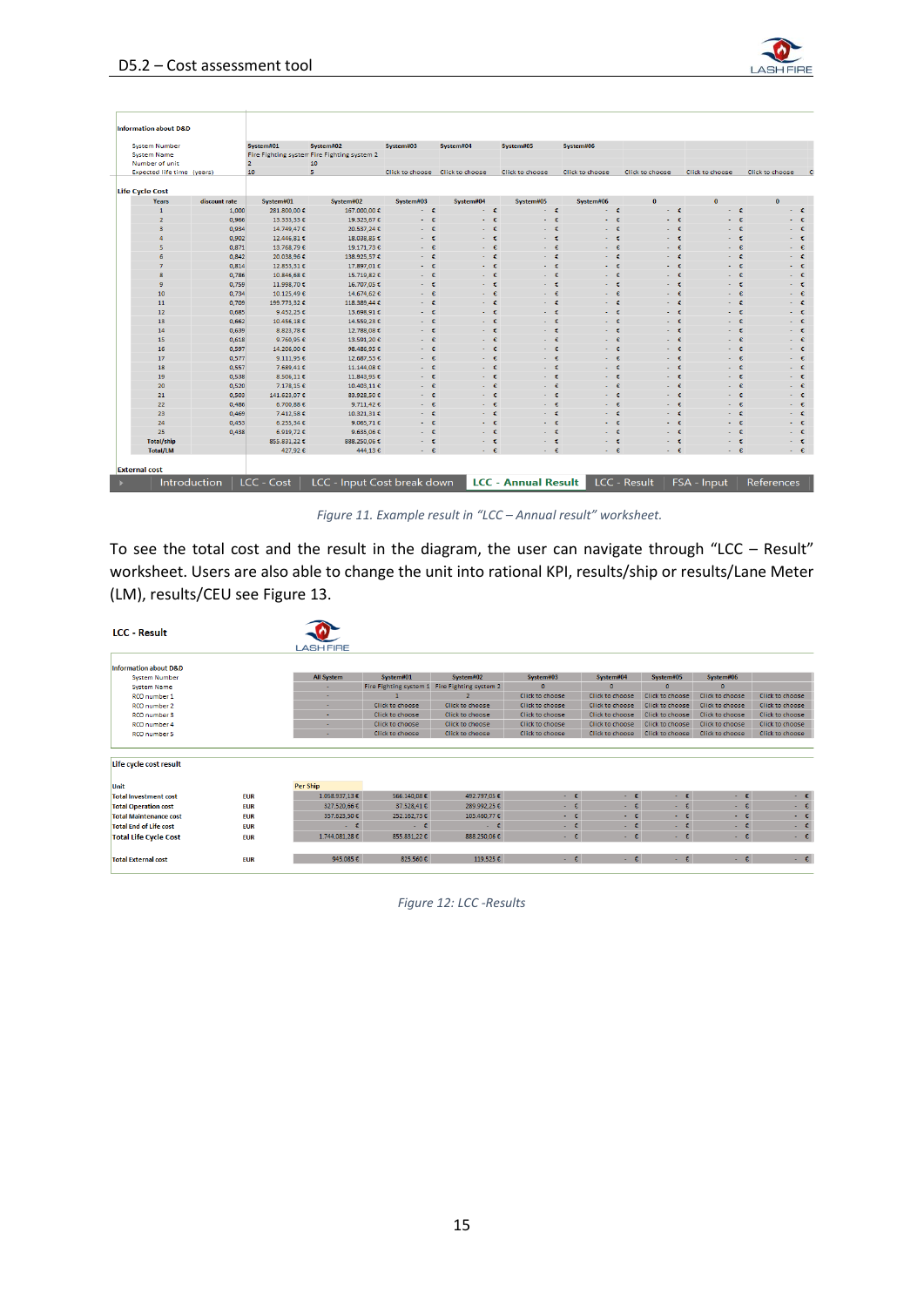



*Figure 13. Example result in "LCC – Result" worksheet.*

<span id="page-16-0"></span>The last worksheet shows the result is the "FSA Input" worksheet. Here all the cost items for the formal safety assessment per RCO can be displayed: the total investment cost, operation cost, maintenance cost, end of life cost, life cycle cost, and external cost information. The users just need to change the RCO number and the unit to be shown in the table, see [Figure 15.](#page-17-0) To understand the effect of the economic and legislation situation on the total life cycle cost, users can navigate through the result in the sensitivity analysis, se[e Figure 14.](#page-17-1) The result is useful to understand the true cost of the ownership of new solutions.

The last "References" worksheet shows information about the future cost of conventional fuel and the cost for externalities. D5.3 explains the background on how future fuel costs and external cost are being calculated.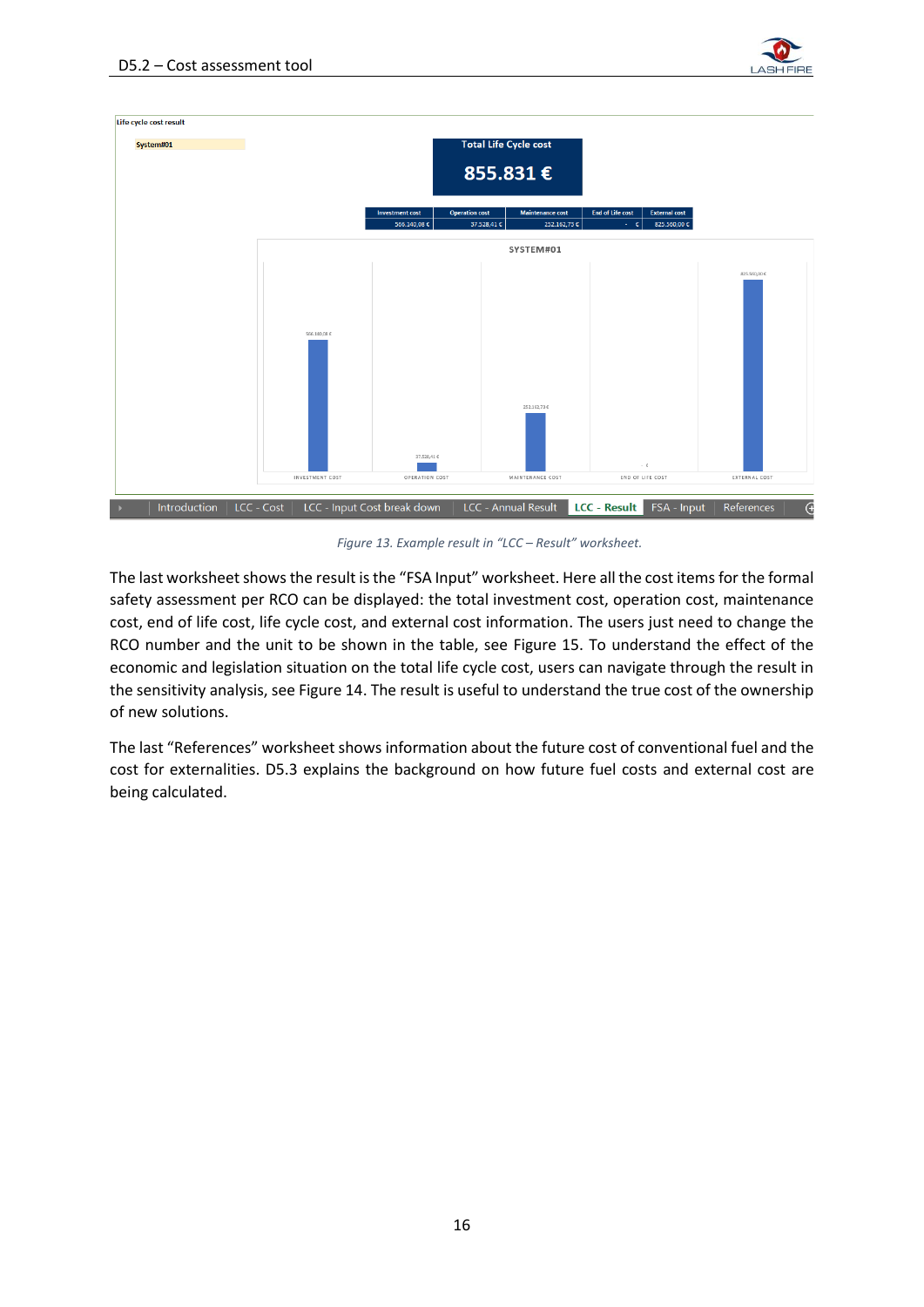

| <b>LCC - Result</b>                                                   | <b>LASH FIRE</b>  |                             |                                               |                                    |                 |                      |                 |                    |
|-----------------------------------------------------------------------|-------------------|-----------------------------|-----------------------------------------------|------------------------------------|-----------------|----------------------|-----------------|--------------------|
|                                                                       |                   |                             |                                               |                                    |                 |                      |                 |                    |
| <b>Information about D&amp;D</b>                                      |                   |                             |                                               |                                    |                 |                      |                 |                    |
| <b>System Number</b>                                                  | <b>All System</b> | System#01                   | System#02                                     | System#03                          | System#04       | System#05            | System#06       |                    |
| <b>System Name</b>                                                    |                   |                             | Fire Fighting system 1 Fire Fighting system 2 | ö                                  | $\Omega$        | $\Omega$             | $\Omega$        |                    |
| RCO number 1                                                          | ٠                 |                             | $\overline{2}$                                | Click to choose                    | Click to choose | Click to choose      | Click to choose | Click to choose    |
| RCO number 2                                                          | ÷                 | Click to choose             | Click to choose                               | Click to choose                    | Click to choose | Click to choose      | Click to choose | Click to choose    |
| RCO number 3                                                          |                   | Click to choose             | Click to choose                               | Click to choose                    | Click to choose | Click to choose      | Click to choose | Click to choose    |
| RCO number 4                                                          |                   | Click to choose             | Click to choose                               | Click to choose                    | Click to choose | Click to choose      | Click to choose | Click to choose    |
| RCO number 5                                                          |                   | Click to choose             | Click to choose                               | Click to choose                    | Click to choose | Click to choose      | Click to choose | Click to choose    |
| Life cycle cost result                                                |                   |                             |                                               |                                    |                 |                      |                 |                    |
| Unit                                                                  | Per Ship          |                             |                                               |                                    |                 |                      |                 |                    |
| <b>Total Investment cost</b><br><b>EUR</b>                            | 1.058.937,13€     | 566.140,08€                 | 492.797,05€                                   | $ \varepsilon$                     | $ \varepsilon$  | $ \varepsilon$       | $ \varepsilon$  | - e                |
| <b>Total Operation cost</b><br><b>EUR</b>                             | 327.520,66€       | 37.528,41€                  | 289.992,25€                                   | $ \varepsilon$                     | $ \varepsilon$  | ×.<br>€              | $ \varepsilon$  | $\cdot$ $\epsilon$ |
| <b>Total Maintenance cost</b><br><b>EUR</b>                           | 357.623,50 €      | 252.162,73€                 | 105.460,77 €                                  | $ \varepsilon$                     | $ \varepsilon$  | $\epsilon$<br>$\sim$ | $ \varepsilon$  | ÷ €                |
| <b>Total End of Life cost</b><br><b>EUR</b>                           | $ \varepsilon$    | $ \varepsilon$              | $ \varepsilon$                                | $ \varepsilon$                     | ÷ €             | $\epsilon$<br>$\sim$ | ÷ €             | ÷ €.               |
| <b>Total Life Cycle Cost</b><br><b>EUR</b>                            | 1.744.081.28€     | 855.831.22€                 | 888.250.06€                                   | - £                                | - £             | €<br>$\sim$          | ÷ €             | ÷ €                |
| <b>EUR</b><br><b>Total External cost</b>                              | 945,085€          | 825,560€                    | 119.525€                                      | $-10$                              | $ \varepsilon$  | $ E$                 | $-1$            | $\sim$ 6 $^{-1}$   |
| <b>Sensitivity Analysis</b>                                           |                   |                             |                                               |                                    |                 |                      |                 |                    |
| <b>Total life cycle cost</b><br><b>EUR</b>                            |                   |                             |                                               |                                    |                 |                      |                 |                    |
| <b>Per Ship</b><br>Unit                                               |                   |                             |                                               |                                    |                 |                      |                 |                    |
| 1. High GDP (inflation rate 2.6%) without restrictive                 |                   |                             |                                               |                                    |                 |                      |                 |                    |
| <b>legislation</b>                                                    | 1.789.427.39 €    | 878.082,83€                 | 911.344.56 €                                  | $ \varepsilon$                     | - e             | $ \varepsilon$       | $ \varepsilon$  | ÷ €                |
| 2. High GDP (inflation rate 2.6%) with restrictive legislation        | 2.734.512,39 €    | 1.703.642,83€               | 1.030.869,56 €                                | $ \varepsilon$                     | ÷ €             | $ \varepsilon$       | ÷ε              | ÷ε                 |
| 3. Low GDP ((inflation rate 0,87%) without restrictive<br>legislation |                   |                             |                                               |                                    | - e             |                      | $ \varepsilon$  | - e                |
| 4. Low GDP ((inflation rate 0,87%) with restrictive                   | 1.728.907.77 €    | 848.385.49€                 | 880.522.29€                                   | - £                                |                 | $-6$                 |                 |                    |
| legislation                                                           | 2.673.992.77 €    | 1.673.945.49€               | 1.000.047,29 €                                | ÷ £                                | ÷ £             | $-1$                 | - e             | - e                |
|                                                                       |                   |                             |                                               |                                    |                 |                      |                 |                    |
|                                                                       |                   |                             |                                               |                                    |                 |                      |                 |                    |
| <b>Introduction</b><br>LCC - Cost                                     |                   | LCC - Input Cost break down |                                               | LCC - Annual Result   LCC - Result |                 | FSA - Input          | References      | $\bigoplus$        |

*Figure 14. Example result for different LCC results after sensitivity analysis.*

#### <span id="page-17-1"></span>**Ship Information**

| <b>Ship Name</b>   |         | Stena Flavia       |
|--------------------|---------|--------------------|
| <b>Ship Type</b>   |         | <b>RoPax</b>       |
| <b>Ship Status</b> |         | <b>NEWBUILDING</b> |
| Ship Lifespan      | (years) | 25                 |

#### **Information for FSA**

| <b>RCO</b>                    |            |                |
|-------------------------------|------------|----------------|
| Unit                          |            | Per Lane meter |
| <b>Total Investment cost</b>  | <b>EUR</b> | 246,40€        |
| <b>Total Operation cost</b>   | <b>EUR</b> | 145,00€        |
| <b>Total Maintenance cost</b> | <b>EUR</b> | 52.73€         |
| <b>Total End of Life cost</b> | <b>EUR</b> |                |
| <b>Total Life Cycle Cost</b>  | <b>EUR</b> | 444,13€        |
| <b>Total External Cost</b>    | <b>EUR</b> | 59.76€         |

<span id="page-17-0"></span>

|  | ntroduction   LCC - Cost   LCC - Input Cost break down   LCC - Annual Result   LCC - Result <mark>  FSA - Input  </mark> References   $\quad$ $\oplus$ |  |  |  |
|--|--------------------------------------------------------------------------------------------------------------------------------------------------------|--|--|--|

*Figure 15. Example result in "FSA – Input" worksheet.*